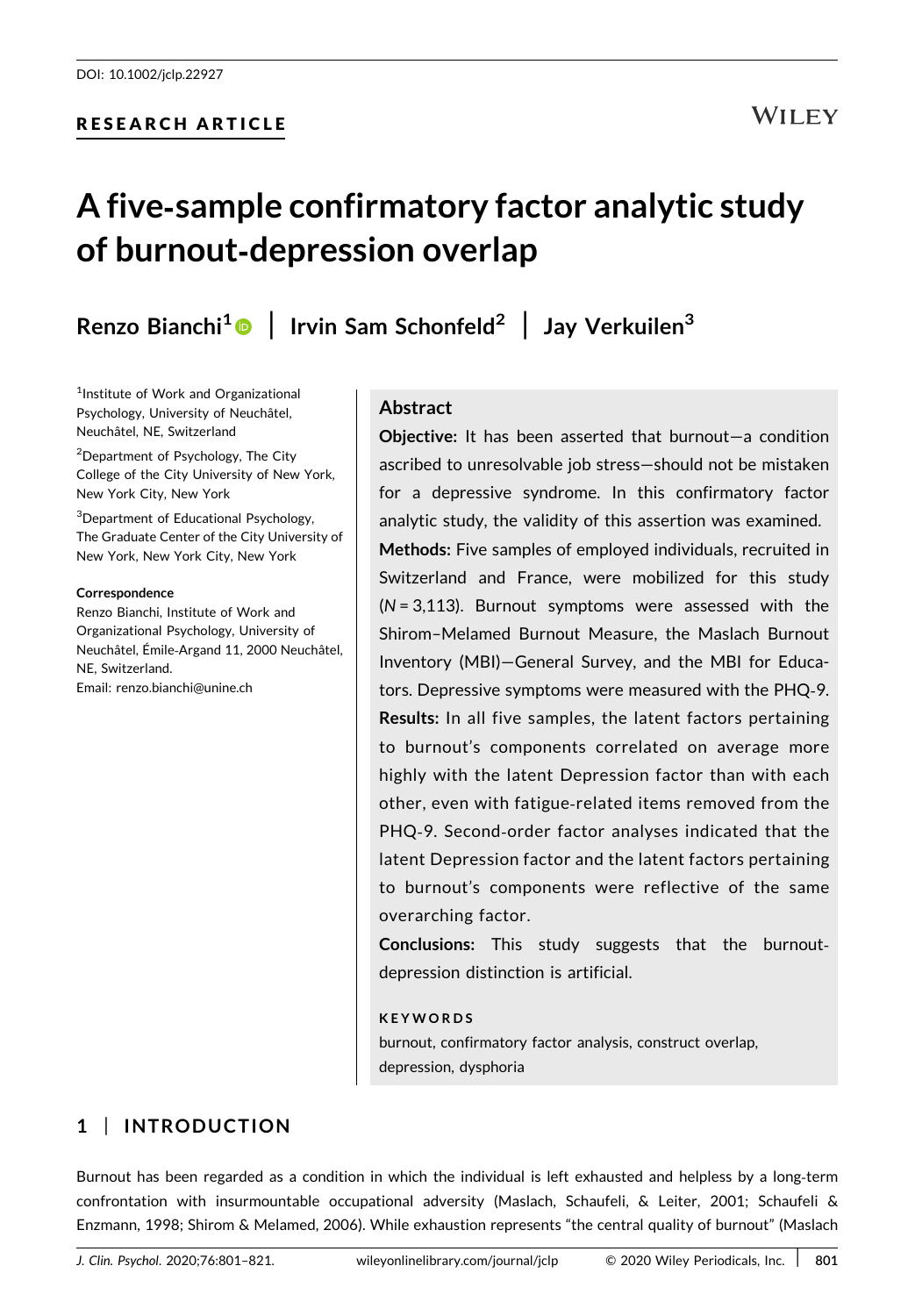et al., 2001, p. 402; see also Schaufeli, 2017), other symptoms have been considered in the definition of the syndrome, most notably, cynicism and professional inefficacy (Maslach, Jackson, & Leiter, 2016; Schaufeli & Taris, 2005). Cynicism refers to a state of resentful detachment from work, involving loss of motivation and a tendency to "not care anymore"; cynicism has been viewed as "an immediate reaction to exhaustion" (Maslach et al., 2001, p. 403). Professional inefficacy reflects a negative self‐evaluation of one's performance at work and a sense of diminished personal accomplishment (Maslach et al., 2016). Burnout symptoms are currently assessed with self‐ administered questionnaires, such as the Maslach Burnout Inventory (MBI; Maslach & Jackson, 1981; Maslach et al., 2001) and the Shirom–Melamed Burnout Measure (SMBM; Shirom & Melamed, 2006; Toker, Melamed, Berliner, Zeltser, & Shapira, 2012). The MBI was introduced in the early 1980s as the first standardized measure of burnout (see Maslach et al., 2001). The MBI has crystallized the dominant definition of the syndrome (Schaufeli & Enzmann, 1998). The measure has played a referential role in burnout research, influencing the development of other measures of burnout such as the SMBM. It is, however, noteworthy that "the MBI is neither grounded in firm clinical observation nor based on sound theori[z]ing" (Schaufeli, 2003, p. 3; see also Schaufeli & Enzmann, 1998). Instead, "it has been developed inductively by factor-analy[z]ing a rather arbitrary set of items" (Schaufeli, 2003, p. 3; see also Schaufeli & Enzmann, 1998).

While burnout has become popular among occupational health specialists (Schonfeld & Chang, 2017), the characterization of the syndrome and the (discriminant) validity of the construct are subject to dispute (Bianchi, Schonfeld, & Laurent, 2019; Cox, Tisserand, & Taris, 2005; Maslach & Leiter, 2016; Rotenstein et al., 2018; Schwenk & Gold, 2018). As an illustration, there is no established diagnosis for burnout (Bianchi, Schonfeld, & Laurent, 2017b; Mirkovic & Bianchi, 2019a) and burnout is not nosologically recognized, either by the American Psychiatric Association (2013) or by the World Health Organization (2016). A major object of controversy in this area of research concerns the overlap of burnout with a long‐identified outcome of insurmountable adversity, namely, depression (Beck & Alford, 2009; Bianchi, Schonfeld, & Laurent, 2017a, 2018; Pryce et al., 2011; Rolls, 2016; Taris, 2006; Willner, Scheel‐Krüger, & Belzung, 2013).

Depressive syndromes primarily entail dysphoria (also known as depressed mood) and anhedonia (i.e., loss of interest and pleasure), with feelings of exhaustion constituting frequent presenting complaints in clinical settings (American Psychiatric Association, 2013). Depressive symptoms have been etiologically linked to a discrepancy between positive, rewarding experiences on the one hand, and negative, punitive experiences on the other hand, and constitute a basic response to unresolvable stress in individuals with no noticeable susceptibility to depression (Bianchi, Schonfeld, et al., 2018; Dohrenwend, 1979; Pryce et al., 2011; Rolls, 2016; Wichers, 2014; Willner et al., 2013). Put differently, stressful situations in which no action can be taken to neutralize the stressors of interest (i.e., to inhibit aversive stimuli and restore a sense of control) have been identified as fundamentally depressogenic (Breier et al., 1987; Pryce et al., 2011; Rolls, 2016; Willner et al., 2013). Remarkably, chronic stress has been found to predict depressive symptoms more strongly than acute stress (McGonagle & Kessler, 1990; see also Pizzagalli, 2014), and interpersonal stress (e.g., related to caregiving) has been specifically linked to the development of depressive symptoms (Dura, Stukenberg, & Kiecolt‐Glaser, 1990; Vrshek‐Schallhorn et al., 2015). There is evidence that social functioning is impaired in depression, with overt irritability/anger, paranoid thinking, (cynical) hostility, loss of emotional involvement, and reduced empathy commonly observed (Beck & Alford, 2009; Brown & Harris, 1978; Judd, Schettler, Coryell, Akiskal, & Fiedorowicz, 2013; Kupferberg, Bicks, & Hasler, 2016; Nabi et al., 2009; Saarinen et al., 2018).

Although nosologically characterized and diagnosable (American Psychiatric Association, 2013), depression is best conceived of as a dimensional phenomenon, as demonstrated by taxometric research (Haslam, Holland, & Kuppens, 2012; Liu, 2016). Depressive symptoms vary from mild, short‐lasting, and circumscribed—at the low end of the depression continuum—to severe, persistent, and generalized—at the high end of depression continuum, where a depressive disorder can potentially be diagnosed (Bianchi, Schonfeld, et al., 2018; Wichers, 2014). While the method of reference for establishing a formal diagnosis of depression is the structured clinical interview (Nezu, Nezu, Lee, & Stern, 2014), depressive symptoms can be quantitatively assessed (within a dimensional approach to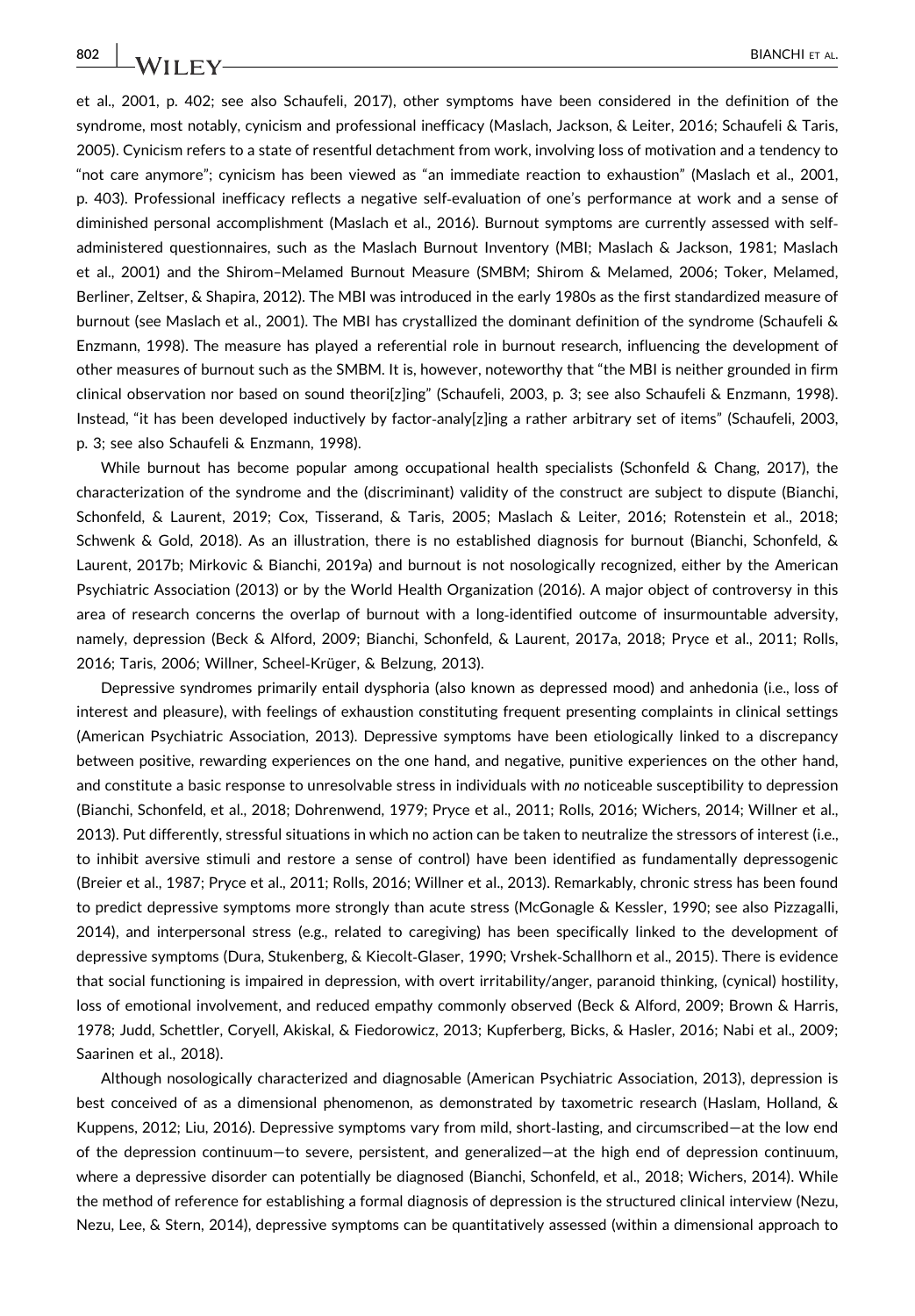depression) using either clinician‐administered (e.g., the Hamilton Depression Rating Scale) or self‐report (e.g., the PHQ‐9) inventories (Kroenke, Spitzer, & Williams, 2001; Trajković et al., 2011).

In recent years, the distinctiveness of burnout vis-à-vis depression has been increasingly called into question (for reviews, see Bianchi et al., 2019; Bianchi, Schonfeld, et al., 2018). From a theoretical standpoint, the rationale underlying the view that burnout is not a depressive condition is unclear. Indeed, based on the well‐established finding that depressive symptoms constitute a basic response to unresolvable stress (either work-related or not) in homo sapiens (Bianchi, Schonfeld, et al., 2018; Pryce et al., 2011; Rolls, 2016; Wichers, 2014; Willner et al., 2013), and assuming that burnout is a product of unresolvable job stress (Maslach et al., 2001; Shirom & Melamed, 2006), one could expect burnout to be located inside, rather than outside, the spectrum of depression (Bianchi, Schonfeld, Vandel, & Laurent, 2017). The logic underlying the burnout phenomenon seems to be typically depressive (for a discussion of this issue, see Bianchi, Schonfeld, et al., 2018, pp. 191–192). In a related manner, the continuum of burnout appears to mirror the continuum of depression when both entities are approached dimensionally (Bianchi, Schonfeld, et al., 2018). In this respect, the claim that burnout may represent a phase in the development of a depressive disorder (e.g., Maslach et al., 2016) is problematic because it implies a reduction of depression to its clinical stage, at the high end of the depressive continuum.

At an empirical level, burnout has been found to overlap with depression in terms of symptoms (Ahola, Hakanen, Perhoniemi, & Mutanen, 2014; Bianchi, Schonfeld, & Laurent, 2014; Valente, Wang, & Menezes, 2018; Wurm et al., 2016), etiological pathways (through unresolvable [job] stress; Melchior et al., 2007; Niedhammer, Malard, & Chastang, 2015; Rydmark et al., 2006), cognitive processing of emotional information (e.g., Bianchi, Laurent, Schonfeld, Bietti, & Mayor, 2018; Bianchi, Laurent, Schonfeld, Verkuilen, & Berna, 2018), dispositional correlates (e.g., Bianchi & Janin, 2019; Bianchi & Schonfeld, 2016; Bianchi, Rolland, & Salgado, 2018; Swider & Zimmerman, 2010), and prescribed treatments (Ahola et al., 2007; Leiter et al., 2013). It is of note that such findings apparently contrast with results from factor analytic studies conducted in the mid‐1990s and early 2000s, in which burnout and depression have been suggested to be distinct constructs (Bakker et al., 2000; Leiter & Durup, 1994). The studies in question, however, suffered from serious limitations, including model misspecification and the challenge of fitting ordinal item data into structural equation models during the era when the studies were conducted (for an examination of these limitations, see Schonfeld, Verkuilen, & Bianchi, 2019a, 2019b). Furthermore, basic findings were overlooked in these studies. In Bakker et al.'s (2000) study, for instance, (emotional) exhaustion—burnout's core—correlated more strongly with depressive symptoms than with the other components of burnout, questioning the authors' conclusion that burnout symptoms form an entity that is distinct from depression (for a similar problem, see Brenninkmeyer, Van Yperen, & Buunk, 2001). That burnout's components be more closely tied to each other than to depression has been considered crucial to establishing the discriminant validity of the burnout construct (Maslach et al., 2016). This view is consistent with the very definition of a syndrome: By definition, a syndrome refers to a combination of co‐occurring symptoms (American Psychiatric Association, 2013; Schaufeli & De Witte, 2017; Shirom, 2005). Diverging from Leiter and Durup's (1994) and Bakker et al.'s (2000) conclusions, more statistically advanced factor analytic studies of burnout‐depression overlap suggest that burnout's discriminant validity is highly problematic (Schonfeld et al., 2019a, 2019b).

The anchorage of burnout in the occupational domain has often been regarded as a distinctive feature of the phenomenon (Maslach et al., 2001; Shirom, 2005). However, because the burnout syndrome could be, without any contradiction, job-related and depressive in nature, the relevance of job-relatedness to the debate on the burnoutdepression distinction is not clear (for a discussion of this issue, see Bianchi, Schonfeld, et al., 2018, p. 193). Moreover, the view that burnout is a "work-specific" condition has been empirically challenged (Bianchi et al., 2019; Hakanen & Bakker, 2017). As an illustration, Leiter and Maslach (2004) found an average correlation of 0.26 between scores on the MBI‐General Survey (MBI‐GS) and scores on the Areas of Worklife Scale—a measure supposed to comprehensively assess the "major organizational antecedents of burnout" (Maslach et al., 2001, p. 414). By comparison, correlations between burnout and "context‐free" variables such as neuroticism have often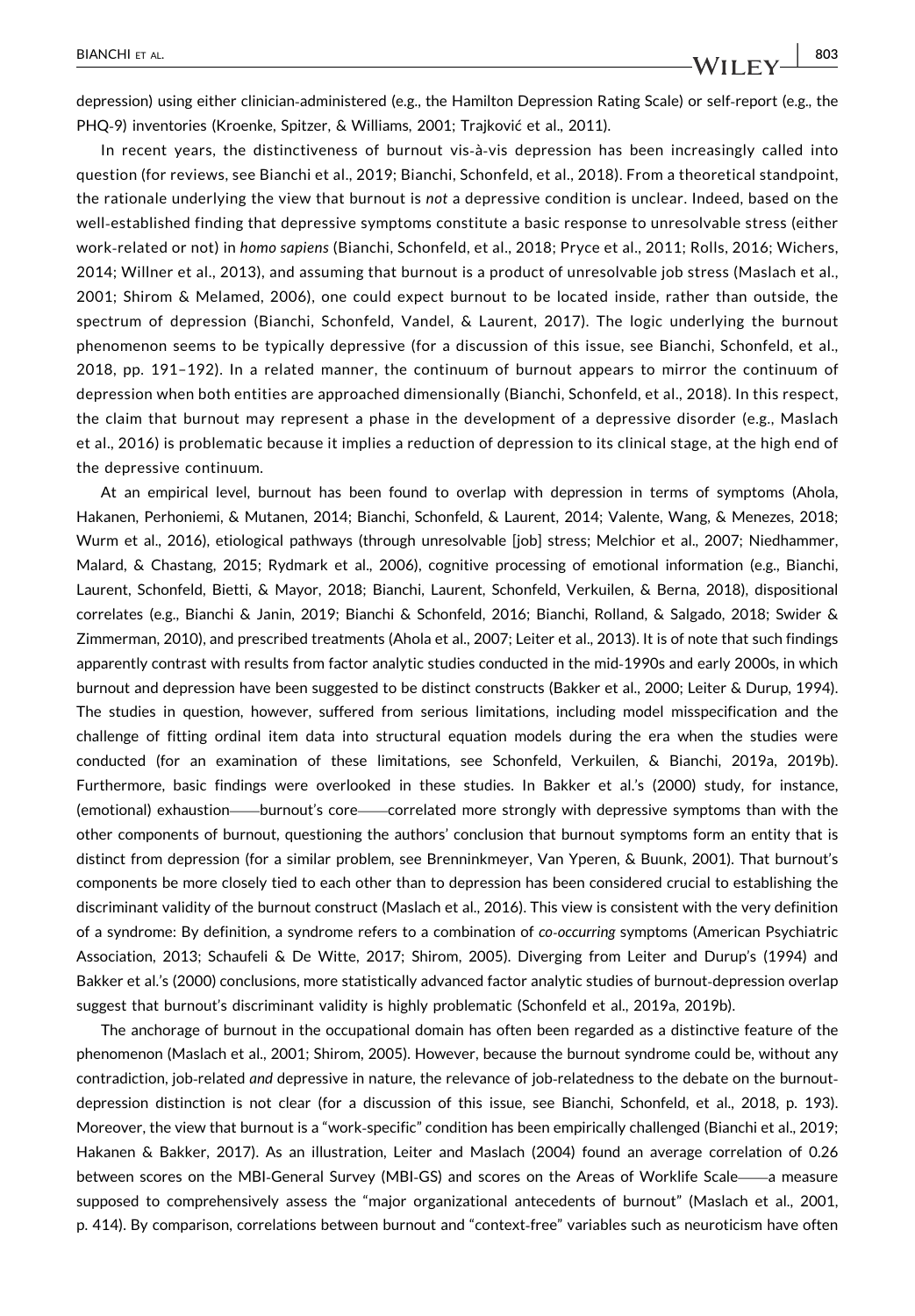been found to be twice as high (Swider & Zimmerman, 2010). Interestingly, in a study that relied on relative weight analysis, neuroticism accounted for more variance in burnout than job-related effort-reward imbalance and social support at work combined (Bianchi, 2018). Correlations ranging from 0.42 to 0.58 have been observed between burnout and pessimistic attributions, ruminative responses, and dysfunctional attitudes—an array of characteristics reflective of a depressive cognitive style (Beck & Alford, 2009; Bianchi & Schonfeld, 2016; Michl, McLaughlin, Shepherd, & Nolen‐Hoeksema, 2013; Peterson, Maier, & Seligman, 1993). Leiter and Durup (1994) indicated that the distinction between burnout and depression is related to "differences in their attributional patterns, and their context specificity" (p. 359). The only study that, to our knowledge, compared causal attributions in burnout and depression suggested that burnout and depressive symptoms are ascribed to work to a similar extent by affected respondents (Bianchi & Brisson, 2019).

Maslach and Leiter (2016) recently added to the ongoing debate about burnout-depression overlap. These authors claimed that the high correlation of burnout with depression may be accounted for by content overlap at the level of fatigue‐related items in burnout and depression scales. Following Maslach and Leiter's (2016) line of argument, the burnout‐depression redundancy may be essentially "technical" and should not lead investigators to conclude that burnout and depression reflect the same phenomenon. While Maslach and Leiter's (2016) argument has been strongly criticized (see Bianchi & Schonfeld, 2018), the extent to which the empirical overlap between burnout and depression can be imputed to the presence of fatigue‐related items in burnout and depression scales remains unclear.

The present study addressed the issue of burnout's distinctiveness through the prism of burnout's syndromal unity. Based on the definition that a syndrome is a combination of co‐occurring symptoms (American Psychiatric Association, 2013; Schaufeli & De Witte, 2017; Shirom, 2005), we examined whether burnout symptoms are more closely linked to each other than to depression. As per the aforementioned definition, if burnout symptoms form a syndrome that is distinct from depression, then burnout symptoms should be more strongly associated with each other than they are associated with depression. Though considered crucial to establishing burnout's discriminant validity (Maslach et al., 2016), this particular point has received limited attention to date. We capitalized on five samples from two countries. Participants worked in various occupational domains. Burnout symptoms were assessed with the SMBM in the first three samples, with the MBI‐GS in the fourth sample, and with the MBI for Educators in the fifth sample. Depressive symptoms were assessed with the PHQ‐9 in all samples. A confirmatory factor analytic approach was adopted to estimate the magnitude of the correlations among the latent factors linked to burnout and depression (sub)scales, controlling for measurement error, and ascertain whether the latent factors linked to burnout and depression (sub)scales were reflective of a common higher‐order factor. Determining whether burnout is adequately characterized as a syndrome that is separate from depression is key to worker health protection. Indeed, if burnout turns out to be a depressive condition, failing to recognize this reality may impede our ability to (a) effectively treat affected individuals and (b) implement well‐designed measures to promote healthy workplaces.

### 2 | METHODS

# 2.1 | Study samples and recruitment procedures

The first sample (Sample 1) involved 257 schoolteachers employed in the French‐speaking region of Switzerland  $(M_{AGE} = 44.84, SD_{AGE} = 10.46)$ . Seventy-six percent were women. Respondents' mean length of employment in the education field was 18.61 years (SD = 10.79). The sample is described in the article by Bianchi, Mayor, Schonfeld, and Laurent (2018).

The second sample (Sample 2) involved 1,163 French educational staff members ( $M_{\text{AGE}}$  = 42.96, SD<sub>AGE</sub> = 9.73), a vast majority of whom were schoolteachers. Eighty‐one percent were women. Respondents' mean length of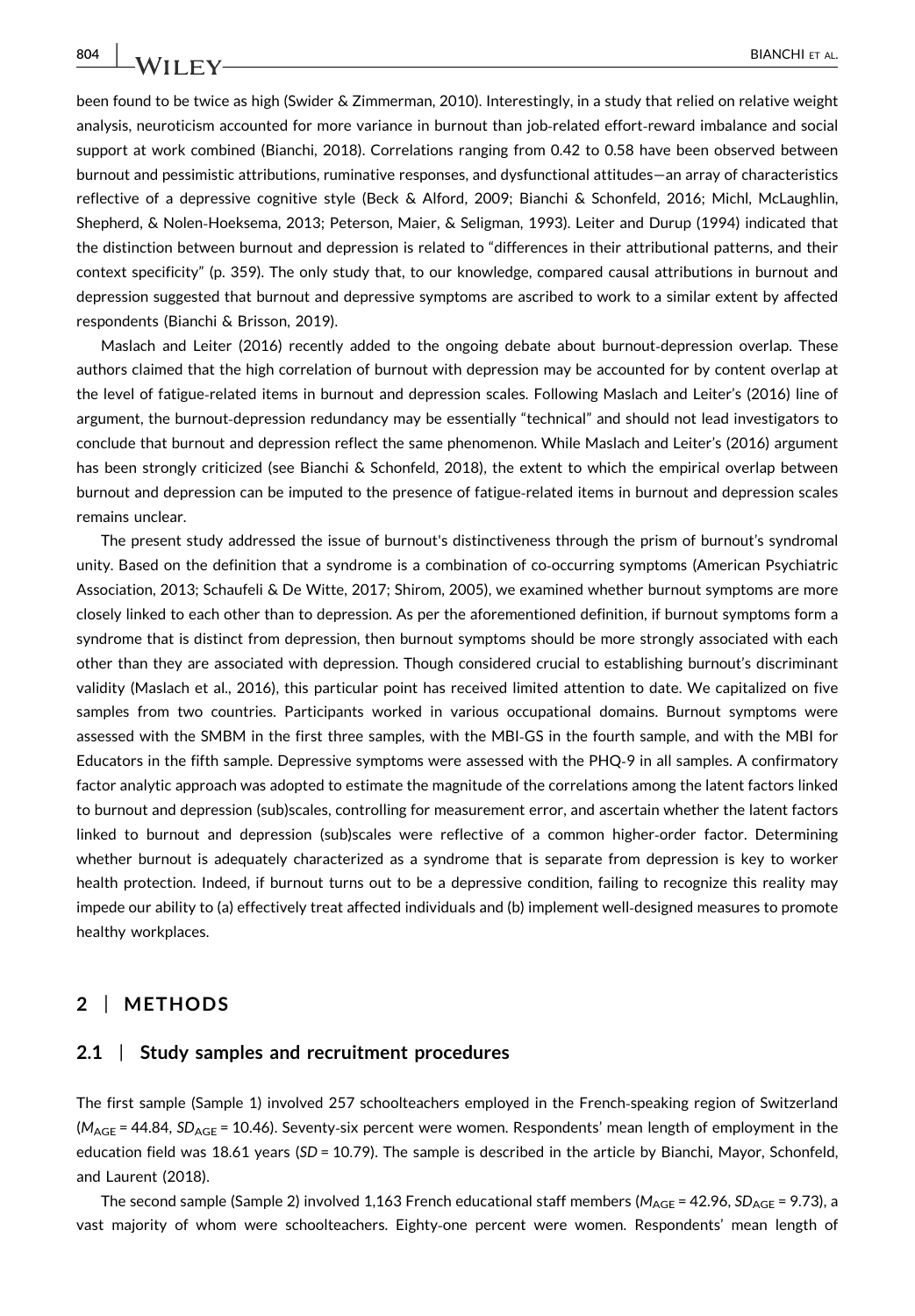employment in the education field was 15.87 years (SD = 9.85). The sample is described in the article by Bianchi, Rolland, et al. (2018).

The third sample (Sample 3) was recruited in Switzerland in 2017. It involved 432 French‐speaking individuals from a wide array of occupational groups ( $M_{\text{AGE}} = 41.71$ ,  $SD_{\text{AGE}} = 11.87$ ), mainly belonging to the service sector. Sixty-nine percent were women. Respondents' mean length of employment was 12.28 years (SD = 10.74). This sample has not been previously studied.

The fourth sample (Sample 4) was recruited in Switzerland in 2018 and involved 188 French‐speaking individuals from various occupational domains ( $M_{AGE}$  = 40.31,  $SD_{AGE}$  = 12.56), a majority of whom were employees of the service sector. Sixty‐five percent were women. Length of employment was not assessed. The sample is described in the article by Bianchi and da Silva Nogueira (2019).

The fifth sample (Sample 5) involved 1,073 French schoolteachers ( $M_{AGE} = 43.34$ ,  $SD_{AGE} = 9.29$ ). Eighty-three percent were women. Length of employment was not assessed. The sample is described in the article by Mirkovic and Bianchi (2019b).

Each sample was recruited in the context of online surveys conducted in accordance with the ethical standards of the institutional review board of the University of Neuchâtel. Informed consent was obtained in each survey. There is evidence that e‐questionnaires are as valid and reliable as "traditional," paper‐and‐pencil questionnaires (Gosling & Mason, 2015). Importantly, in each of the five surveys, the instructions to respondents explicitly mentioned work as the context of reference of the burnout items.

The five samples under scrutiny were convenience samples, involving voluntary participation. Their representativeness (e.g., in terms of age and sex) vis‐à‐vis their populations of reference is therefore unclear. This being mentioned, the implementation of methods promoting sample representativeness such as random sampling is not only very costly but also frequently unfeasible in practice, for instance, because the population of interest cannot be accurately circumscribed or exhaustively contacted. Such practical obstacles were encountered in the recruitment process of the samples under consideration. Random sampling has been seldom used in burnout research (Schaufeli & Enzmann, 1998, p. 74; Sinclair, Wang, & Tetrick, 2013, p. 233).

#### 2.2 | Measures

In Samples 1–3, burnout symptoms were assessed with the SMBM (Sassi & Neveu, 2010; Toker et al., 2012).<sup>1</sup> The SMBM comprises three subscales, namely, physical fatigue<sup>2</sup> (six items; e.g., "I feel physically drained"), cognitive weariness (five items; e.g., "I have difficulty concentrating"), and emotional exhaustion (three items; e.g., "I feel I am unable to be sensitive to the needs of coworkers and clients"). Participants were explicitly asked to indicate how they felt at work over the previous 2 weeks. Participants responded using a 4-point rating scale, from 0 for not at all to 3 for nearly every day. In sample 1, Cronbach's αs were .95, .96, and .92 for physical fatigue, cognitive weariness, and emotional exhaustion, respectively. In Sample 2, Cronbach's αs were .94, .96, and .90 for physical fatigue, cognitive weariness, and emotional exhaustion, respectively. In Sample 3, Cronbach's αs were .92, .94, and .90 for physical fatigue, cognitive weariness, and emotional exhaustion, respectively.

In Sample 4, burnout symptoms were measured with the MBI-GS (Maslach et al., 2016; Papineau, Plante, Desjardins, Aubin-Cantin, & Vachon, 2018).<sup>3</sup> The MBI-GS is made up of three subscales, namely, exhaustion (five items; e.g., "I feel emotionally drained from my work"), cynicism (five items; e.g., "I have become less enthusiastic about my work"), and professional efficacy (six items; e.g., "At my work, I feel confident that I am effective at getting things done"). By contrast with the exhaustion and cynicism items, the professional efficacy items are positively worded. As was the case with the SMBM, participants were asked about the symptoms that they possibly experienced in the context of their work over the previous 2 weeks and used a 4‐point rating scale to respond (from 0 for not at all, to 3 for nearly every day). Cronbach's αs were .85, .81, and .86 for exhaustion, cynicism, and professional efficacy, respectively.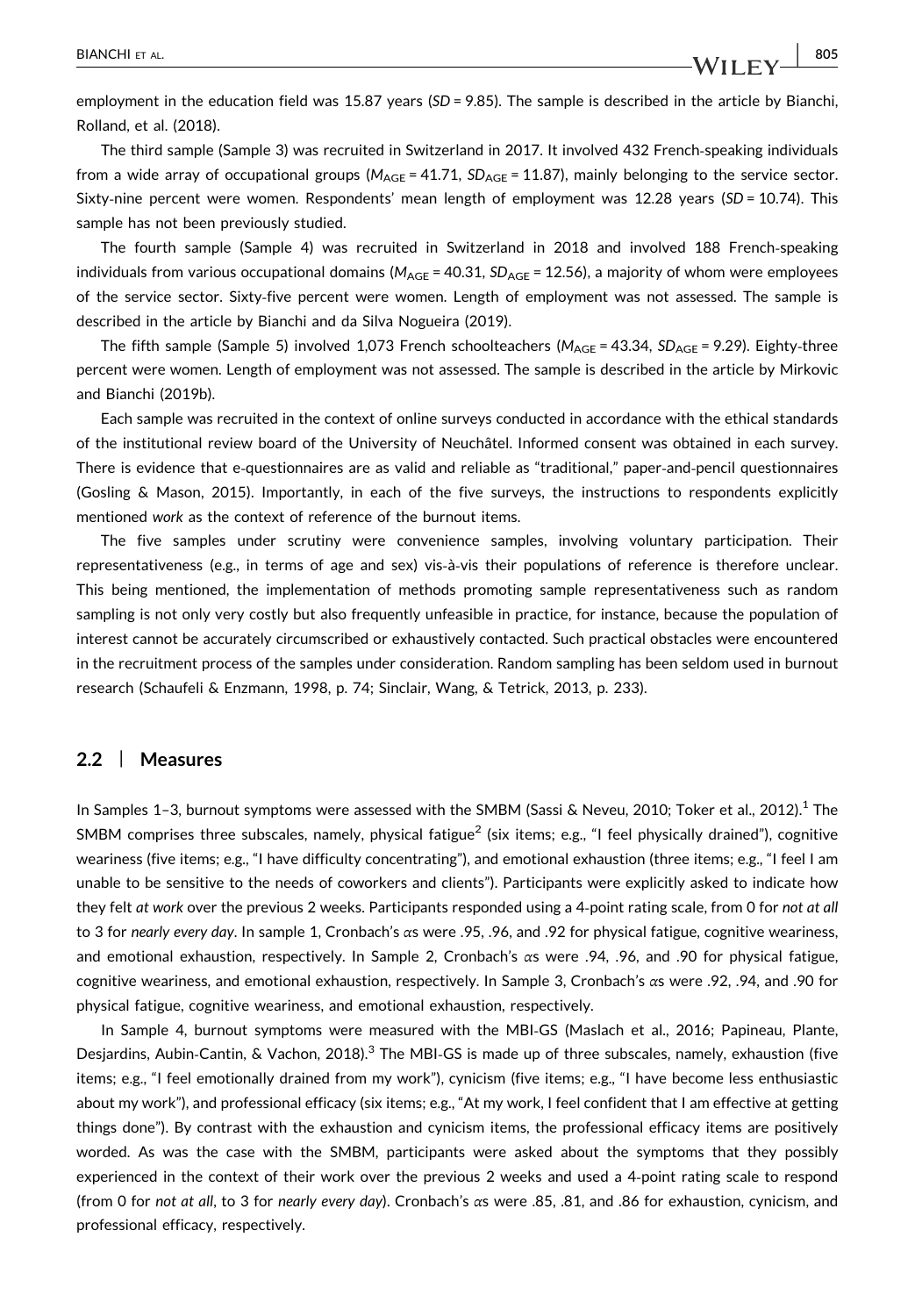In Sample 5, burnout symptoms were assessed with the MBI for Educators (Dion & Tessier, 1994; Maslach et al., 2016).<sup>4</sup> The MBI for Educators comprises three subscales, namely, emotional exhaustion (nine items; e.g., "I feel used up at the end of the workday."), depersonalization (five items; e.g., "I don't really care what happens to some students."), and personal accomplishment (eight items; e.g., "I deal very effectively with the problems of my students."). By contrast with the emotional exhaustion and depersonalization items, the personal accomplishment items are positively worded. It is of note that the emotional exhaustion subscale of the MBI for Educators is largely similar to the exhaustion subscale of the MBI‐GS. Importantly, despite an identical label, the emotional exhaustion subscale of the MBI for Educators markedly differs from the emotional exhaustion subscale of the SMBM. Somewhat counter‐intuitively, the emotional exhaustion subscale of the SMBM, with its focus on interpersonal distance (e.g., "I feel I am unable to be sensitive to the needs of coworkers and clients"), is closer to the depersonalization subscale of the MBI for Educators. The rating scale employed with the MBI for Educators was identical to the rating scale used with the other burnout measures under scrutiny. As noted in the manual of the MBI (Maslach et al., 2016, pp. 15–16), emotional exhaustion item 8 ("Working with people directly puts too much stress on me.") and personal accomplishment item 4 ("I feel very energetic.") do not properly load on the intended dimensions. The two items were therefore excluded. A similar amendment was for instance made by Bakker et al. (2000). Cronbach's αs were .88, .79, and .82 for emotional exhaustion, depersonalization, and personal accomplishment, respectively.

In all samples, depressive symptoms were assessed with the PHQ-9 (Arthurs et al., 2012; Kroenke et al., 2001).<sup>5</sup> The PHQ-9 covers the main symptoms of maior depression as defined in the latest edition of the Diagnostic and statistical manual of mental disorders (DSM‐5; American Psychiatric Association, 2013). The PHQ‐9 thus measures anhedonia, depressed mood, sleep disturbance, fatigue/loss of energy, appetite alteration, feelings of guilt and worthlessness, concentration impairment, psychomotor malfunction, and thoughts of self-harm. Consistent with the time window of our burnout measures, symptoms were reported over the previous 2 weeks. Again, each item was rated on a 4‐point scale, from 0 for not at all, to 3 for nearly every day. Cronbach's αs for the PHQ‐9 were 0.86 in Samples 1 and 2, 0.83 in Samples 3 and 4, and 0.85 in Sample 5.

## 2.3 | Data analyses

We relied on confirmatory factor analysis (CFA) in each sample. First-order CFAs were conducted to inspect the correlations among the latent factors linked to burnout and depression (sub)scales. Second-order CFAs were conducted to ascertain whether the latent factors linked to burnout and depression (sub)scales were reflective of the same overarching factor. Data were analyzed with Mplus 8 (Muthén & Muthén, 1998–2017). We relied on the weighted least squares—mean and variance adjusted—(WLSMV) method (DiStefano & Morgan, 2014). As currently recommended, we used an ordinal estimation for analyzing ordinal items; not adjusting for ordinality, especially for skewed items, can distort estimates (Li, 2016). Goodness of fit was assessed based on three complementary indices (Kline, 2016): The root mean square error of approximation (RMSEA), the comparative fit index (CFI), and the Tucker-Lewis index (TLI).<sup>6</sup> In Samples 1-3, we created Physical Fatigue, Cognitive Weariness, and Emotional Exhaustion factors based on the items belonging to the original subscales of the SMBM. In Sample 4, we created Exhaustion, Cynicism, and Professional Efficacy factors based on the items belonging to the original subscales of the MBI‐GS. In Sample 5, we created Emotional Exhaustion, Depersonalization, and Personal Accomplishment factors based on the items belonging to the amended subscales of the MBI for Educators.

In view of Maslach and Leiter's (2016) concern that the strong correlation between the scores on burnout and depression scales may be due to the presence of fatigue-related items in both types of scales, we proceeded with caution when creating the Depression factor. We deliberately excluded three PHQ‐9 items pertaining to fatigue from our main analyses. The removed items were items 3 (sleep disturbance), 4 (fatigue/loss of energy), and 7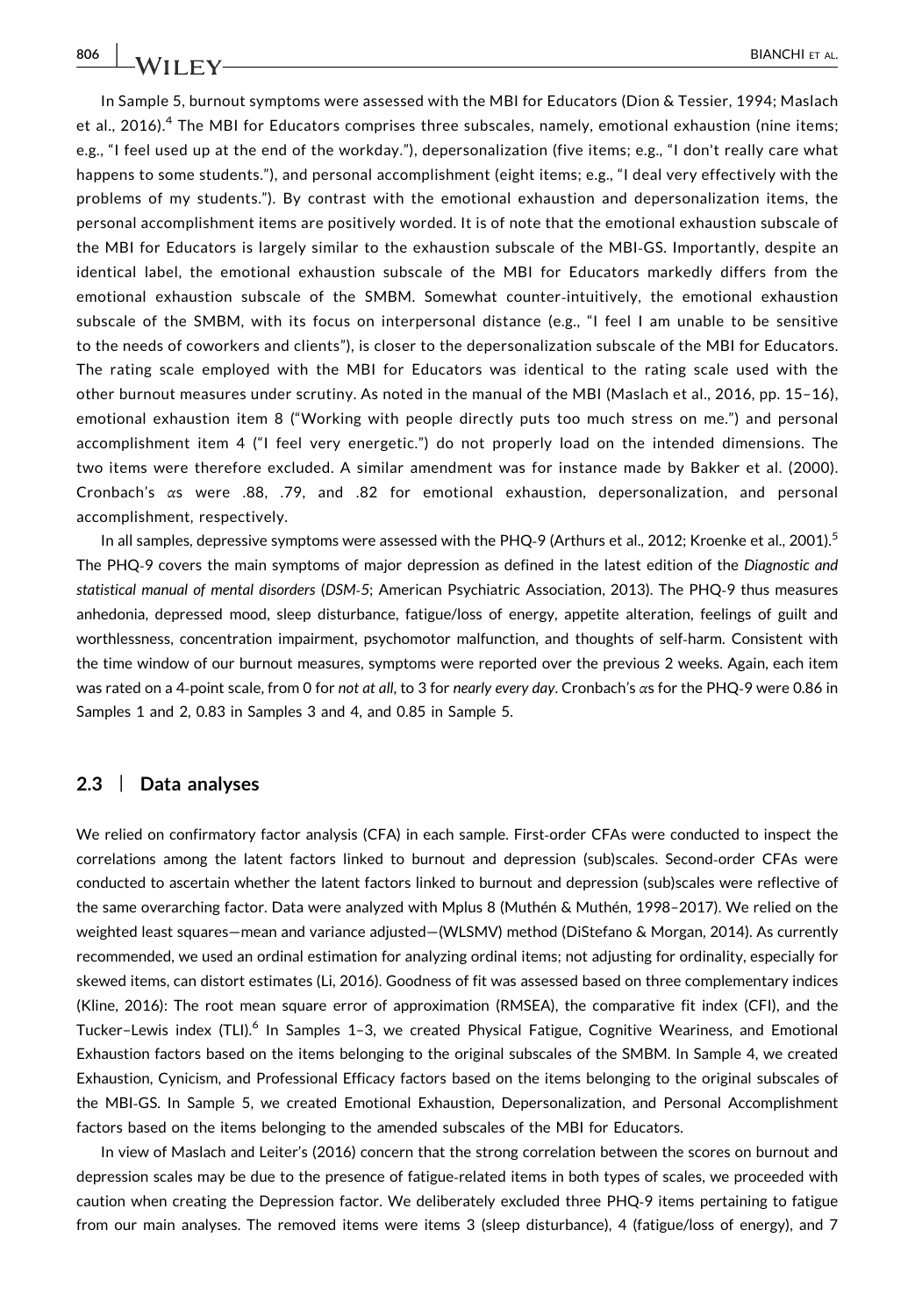(concentration impairment). For comparative purposes, however, we conducted supplementary analyses in which we allowed the nine items of the PHQ‐9 to load on the Depression factor.

Finally, in an effort to better contextualize our main findings, we examined in each sample one- and twofactor models as well as a bi‐factor model. We treated the items as ordinal and used the WLSMV estimator. In one‐factor models, all items were allowed to load on a single factor (the three fatigue‐related items of the PHQ-9 were removed). In two-factor models, PHQ-9 items were allowed to load on a Depression factor (again, the three fatigue‐related items of the PHQ‐9 were removed) and burnout items were allowed to load on a Burnout factor. In the bi‐factor analysis, one general factor and four bifactors—one for each scale or subscale—were extracted in each sample. A bi‐geomin rotation was used. Given the nature of our bi‐factor analysis, no PHQ-9 items needed to be removed——it was possible for the fatigue-related items of the PHQ-9 to load on any bifactor. We computed the explained common variance (ECV) index to estimate the proportion of common variance that was attributable to the general factor (Rodriguez, Reise, & Haviland, 2016).

# 3 | RESULTS

No modifications were made in any of the examined models. No anomalies were detected (e.g., communality estimate ≥ 1 or negative residual variance). Descriptive statistics for the five samples are available in Supporting Information 1. The raw correlations among the items of each of the burnout subscales under scrutiny are available in Supporting Information 2. The raw correlations among the items of the SMBM subscales were large, particularly for cognitive weariness and emotional exhaustion, consistent with the homogeneity of these subscales' content. The raw correlations among the items of the MBI subscales, though substantial, were comparatively less pronounced.

# 3.1 | Sample 1 (Swiss schoolteachers)

In our first-order CFA, we allowed PHQ-9 items 1, 2, 5, 6, 8, and 9 to load on a Depression factor, the six items of the SMBM's physical fatigue subscale to load on a Physical Fatigue factor, the five items of the SMBM's cognitive weariness subscale to load on a Cognitive Weariness factor, and the three items of the SMBM's emotional exhaustion subscale to load on an Emotional Exhaustion factor. The model showed a good fit: RMSEA = 0.065;  $CFI = 0.993$ ; TLI =  $0.992$ ;  $\chi^2(164)$  = 340.429. The four factors strongly correlated with each other (from 0.63 to 0.83; Table 1). The three burnout factors did not correlate more strongly with each other (0.71 on average) than with the Depression factor (0.74 on average).

A second‐order model involving the Depression, Physical Fatigue, Cognitive Weariness, and Emotional Exhaustion factors as first-order factors fit the data well: RMSEA = 0.066; CFI = 0.993; TLI = 0.991;  $\chi^2$ (166)=349.924. All first-order factors strongly loaded on the higher-order factor—from 0.76 for Emotional Exhaustion to 0.90 for Depression (M = 0.86).

## 3.2 | Sample 2 (French educational staff members)

We conducted our first-order CFA following the same modus operandi as with Sample 1. The model showed an acceptable fit: RMSEA = 0.079; CFI = 0.990; TLI = 0.989;  $\chi^2$ (164) = 1,342.754. The four factors strongly correlated with each other (from 0.61 to 0.82; Table 2). The three burnout factors did not correlate more strongly with each other (mean correlation: 0.67) than with the Depression factor (mean correlation: 0.76).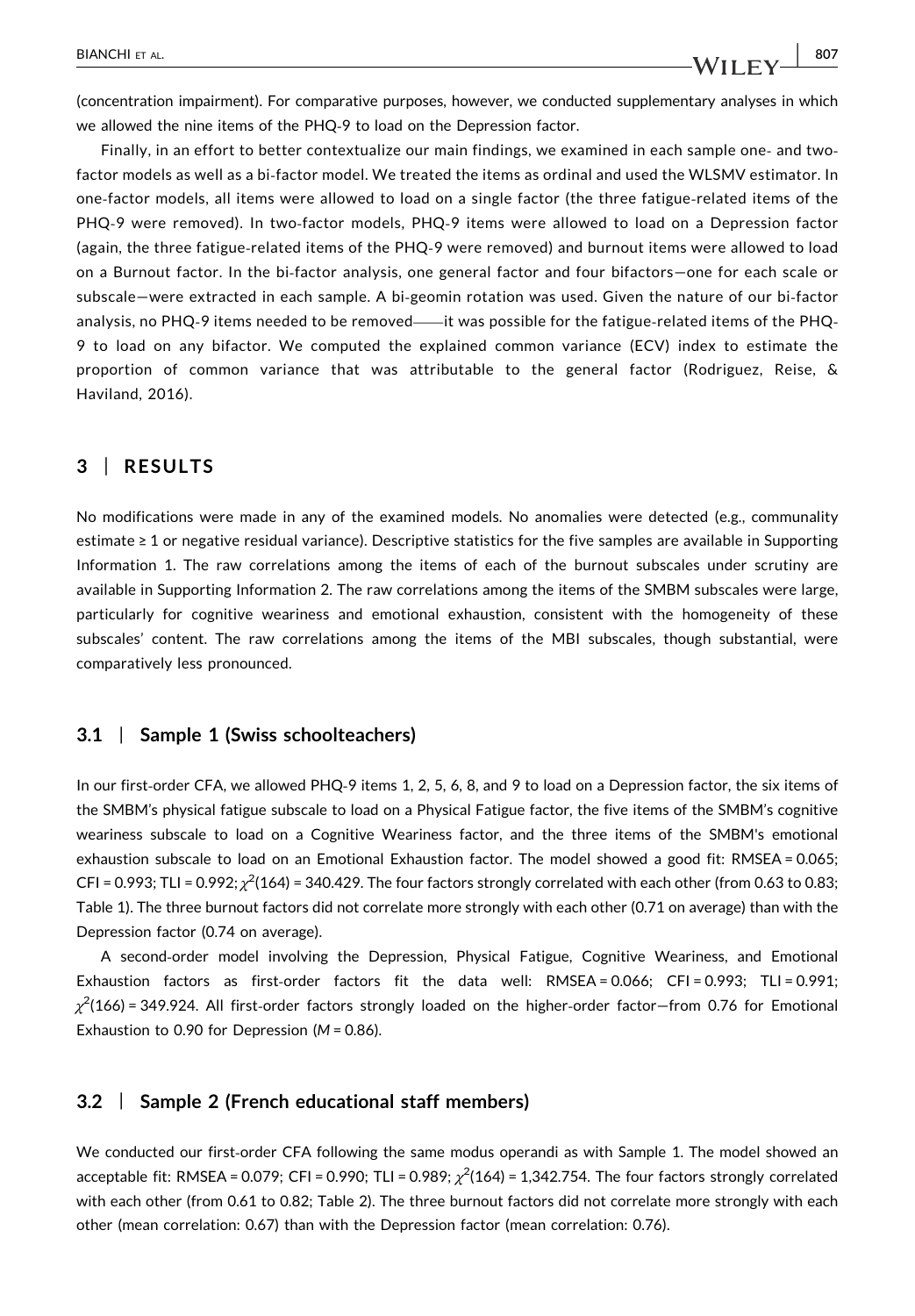| Latent factors                                              | Depression | <b>Physical Fatigue</b>                        | <b>Cognitive Weariness</b> |      | <b>Emotional Exhaustion</b>                                 |
|-------------------------------------------------------------|------------|------------------------------------------------|----------------------------|------|-------------------------------------------------------------|
| Depression                                                  |            | 0.83                                           | 0.76                       |      | 0.63                                                        |
| <b>Physical Fatigue</b>                                     | 0.92       | $\overline{\phantom{0}}$                       | 0.78                       |      | 0.64                                                        |
| <b>Cognitive Weariness</b>                                  | 0.84       | 0.78                                           |                            |      | 0.71                                                        |
| <b>Emotional Exhaustion</b>                                 | 0.65       | 0.65                                           | 0.71                       |      | $\qquad \qquad$                                             |
|                                                             |            | CFA involving the full version<br>of the PHQ-9 |                            |      | CFA in which the fatigue items<br>of the PHQ-9 were removed |
| Mean correlation of burnout's<br>components with depression |            | 0.80                                           |                            | 0.74 |                                                             |
|                                                             |            |                                                |                            |      |                                                             |

**TABLE 1** Correlations among the latent depression and burnout factors in Sample 1 (Swiss schoolteachers)

Note: Physical Fatigue, Cognitive Weariness, and Emotional Exhaustion were assessed with the Shirom–Melamed Burnout Measure; Depression was measured with the PHQ-9. Entries above the diagonal concern the CFA from which fatiguerelated items 3, 4, and 7 were removed from the PHQ‐9; entries below the diagonal concern the CFA in which the full version of the PHQ-9 was used. N = 257.

Abbreviation: CFA, confirmatory factor analysis.

A second‐order model involving the Depression, Physical Fatigue, Cognitive Weariness, and Emotional Exhaustion factors as first-order factors fit the data in a satisfactory manner: RMSEA = 0.076; CFI = 0.991; TLI = 0.990;  $\chi^2$ (166) = 1,280.012. All first-order factors strongly loaded on the higher-order factor—from 0.73 for Emotional Exhaustion to 0.92 for Depression ( $M = 0.85$ ).

# 3.3 | Sample 3 (Swiss mixed professionals)

We conducted our first-order CFA as per what we did with Samples 1 and 2. The model showed a satisfactory fit: RMSEA = 0.064; CFI = 0.987; TLI = 0.985;  $\chi^2$ (164) = 458.181. The four factors strongly correlated with each other

TABLE 2 Correlations among the latent depression and burnout factors in Sample 2 (French educational staff members)

| Latent factors                                              | Depression |                   | <b>Physical Fatigue</b>                        | <b>Cognitive Weariness</b> |      | <b>Emotional Exhaustion</b>                                 |
|-------------------------------------------------------------|------------|-------------------|------------------------------------------------|----------------------------|------|-------------------------------------------------------------|
| Depression                                                  |            | 0.82              |                                                | 0.78                       |      | 0.67                                                        |
| <b>Physical Fatigue</b>                                     | 0.89       | $\qquad \qquad -$ |                                                | 0.75                       |      | 0.61                                                        |
| <b>Cognitive Weariness</b>                                  | 0.84       | 0.75              |                                                | $\overline{\phantom{0}}$   |      | 0.65                                                        |
| <b>Emotional Exhaustion</b>                                 | 0.66       | 0.61              |                                                | 0.65                       |      | -                                                           |
|                                                             |            |                   | CFA involving the full<br>version of the PHQ-9 |                            |      | CFA in which the fatigue items<br>of the PHQ-9 were removed |
| Mean correlation of burnout's components<br>with depression |            |                   | 0.80                                           |                            | 0.76 |                                                             |
| Mean correlation among burnout's<br>components              |            | 0.67              |                                                | 0.67                       |      |                                                             |

Note: Physical Fatigue, Cognitive Weariness, and Emotional Exhaustion were assessed with the Shirom–Melamed Burnout Measure; Depression was measured with the PHQ-9. Entries above the diagonal concern the CFA from which fatiguerelated items 3, 4, and 7 were removed from the PHQ‐9; entries below the diagonal concern the CFA in which the full version of the PHQ-9 was used.  $N = 1,163$ .

Abbreviation: CFA, confirmatory factor analysis.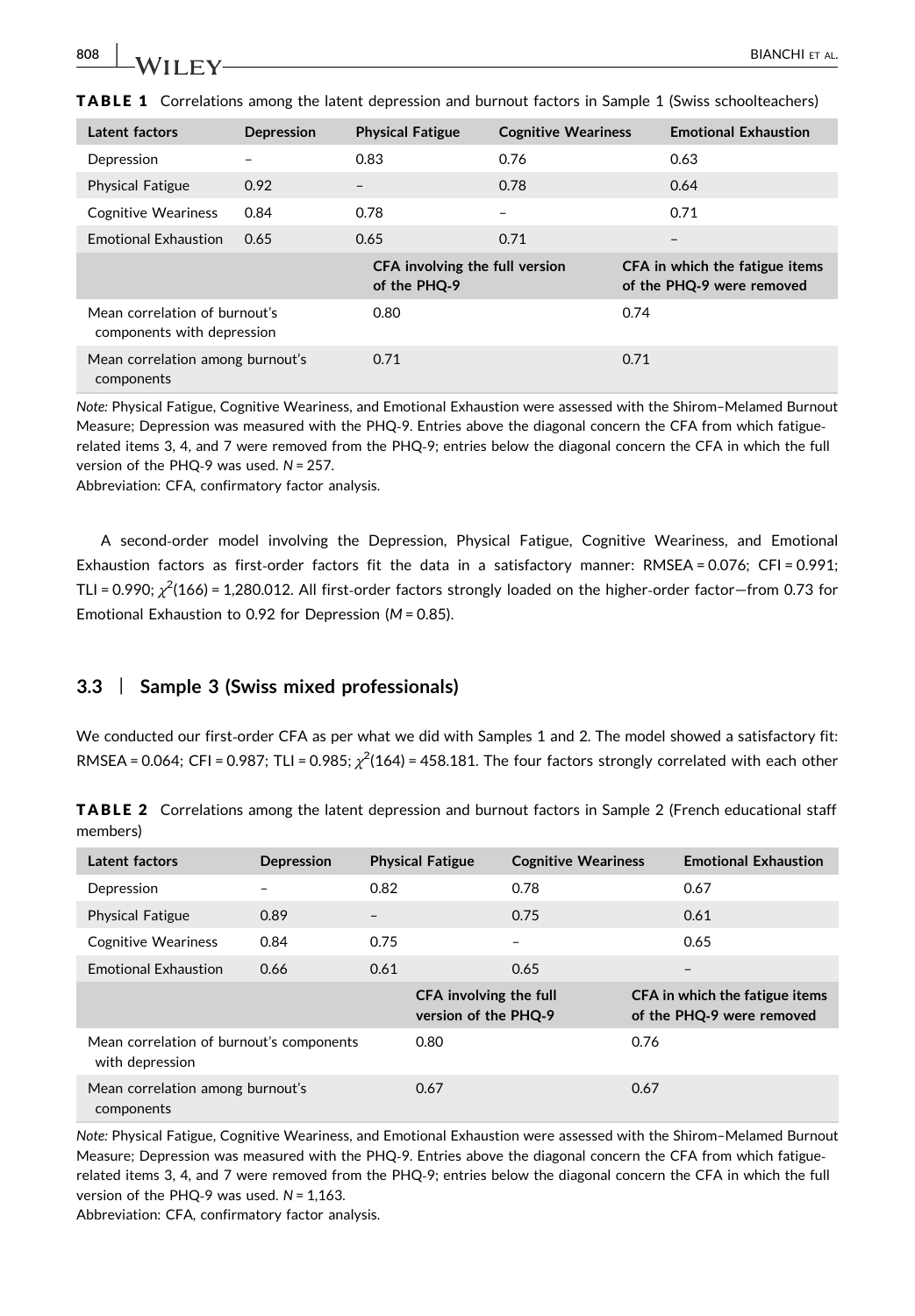(from 0.57 to 0.82; Table 3). The three burnout factors did not correlate more strongly with each other (0.65 on average) than with the Depression factor (0.73 on average).

A second‐order model involving the Depression, Physical Fatigue, Cognitive Weariness, and Emotional Exhaustion factors as first-order factors also fit the data satisfactorily: RMSEA = 0.064; CFI = 0.987; TLI = 0.985;  $\chi^2(166)$  = 457.145. All first-order factors strongly loaded on the higher-order factor—from 0.69 for Emotional Exhaustion to 0.90 for Depression ( $M = 0.83$ ; Figure 1).

### 3.4 | Sample 4 (Swiss mixed professionals)

In our first-order CFA, we allowed PHQ-9 items 1, 2, 5, 6, 8, and 9 to load on a Depression factor, the five items of the MBI‐GS's exhaustion subscale to load on an Exhaustion factor, the five items of the MBI‐GS's cynicism subscale to load on a Cynicism factor, and the six items of the MBI‐GS's professional efficacy subscale to load on a Professional Efficacy factor. An acceptable fit was obtained: RMSEA = 0.065; CFI = 0.962; TLI = 0.957;  $\chi^2$ (203) = 363.120. The four factors correlated substantially with each other (from −0.49 to 0.76; Table 4). The three burnout factors did not correlate more strongly with each other (0.60 on average) than with Depression (0.71 on average). Exhaustion, which reflects the main characteristic of burnout (Maslach et al., 2001; Schaufeli, 2017), correlated more highly with Depression (0.76) than with either Cynicism (0.68) or Professional Efficacy (−0.49).

A second‐order model involving Depression, Exhaustion, Cynicism, and Professional Efficacy as first‐order factors fit the data well: RMSEA = .066; CFI = .960; TLI = .955;  $\chi^2$ (205) = 373.667. All first-order factors strongly loaded on the higher‐order factor—from −0.70 for Professional Efficacy to 0.90 for Depression (M = 0.81; Figure 2).

#### 3.5 | Sample 5 (French schoolteachers)

In the first-order CFA, we allowed PHQ-9 items 1, 2, 5, 6, 8, and 9 to load on a Depression factor, the eight items of the MBI for Educators' emotional exhaustion (amended) subscale to load on an Emotional Exhaustion factor, the five items of the MBI for Educators' depersonalization subscale to load on a Depersonalization factor, and the

| Latent factors                                              | Depression |                          | <b>Physical Fatigue</b>                        | <b>Cognitive Weariness</b> |      | <b>Emotional Exhaustion</b>                                 |
|-------------------------------------------------------------|------------|--------------------------|------------------------------------------------|----------------------------|------|-------------------------------------------------------------|
| Depression                                                  | -          | 0.82                     |                                                | 0.74                       |      | 0.62                                                        |
| <b>Physical Fatigue</b>                                     | 0.88       | $\overline{\phantom{0}}$ |                                                | 0.75                       |      | 0.57                                                        |
| <b>Cognitive Weariness</b>                                  | 0.78       | 0.75                     |                                                | $\overline{\phantom{0}}$   |      | 0.62                                                        |
| <b>Emotional Exhaustion</b>                                 | 0.60       | 0.57                     |                                                | 0.62                       |      | $\qquad \qquad -$                                           |
|                                                             |            |                          | CFA involving the full<br>version of the PHQ-9 |                            |      | CFA in which the fatigue items<br>of the PHO-9 were removed |
| Mean correlation of burnout's components<br>with depression |            |                          | 0.75                                           |                            | 0.73 |                                                             |
| Mean correlation among burnout's<br>components              |            |                          | 0.65                                           |                            | 0.65 |                                                             |

TABLE 3 Correlations among the latent depression and burnout factors in Sample 3 (Swiss mixed professionals)

Notes: Physical Fatigue, Cognitive Weariness, and Emotional Exhaustion were assessed with the Shirom–Melamed Burnout Measure; Depression was measured with the PHQ‐9. Entries above the diagonal concern the CFA from which fatigue‐ related items 3, 4, and 7 were removed from the PHQ‐9; entries below the diagonal concern the CFA in which the full version of the PHQ-9 was used.  $N = 432$ .

Abbreviation: CFA, confirmatory factor analysis.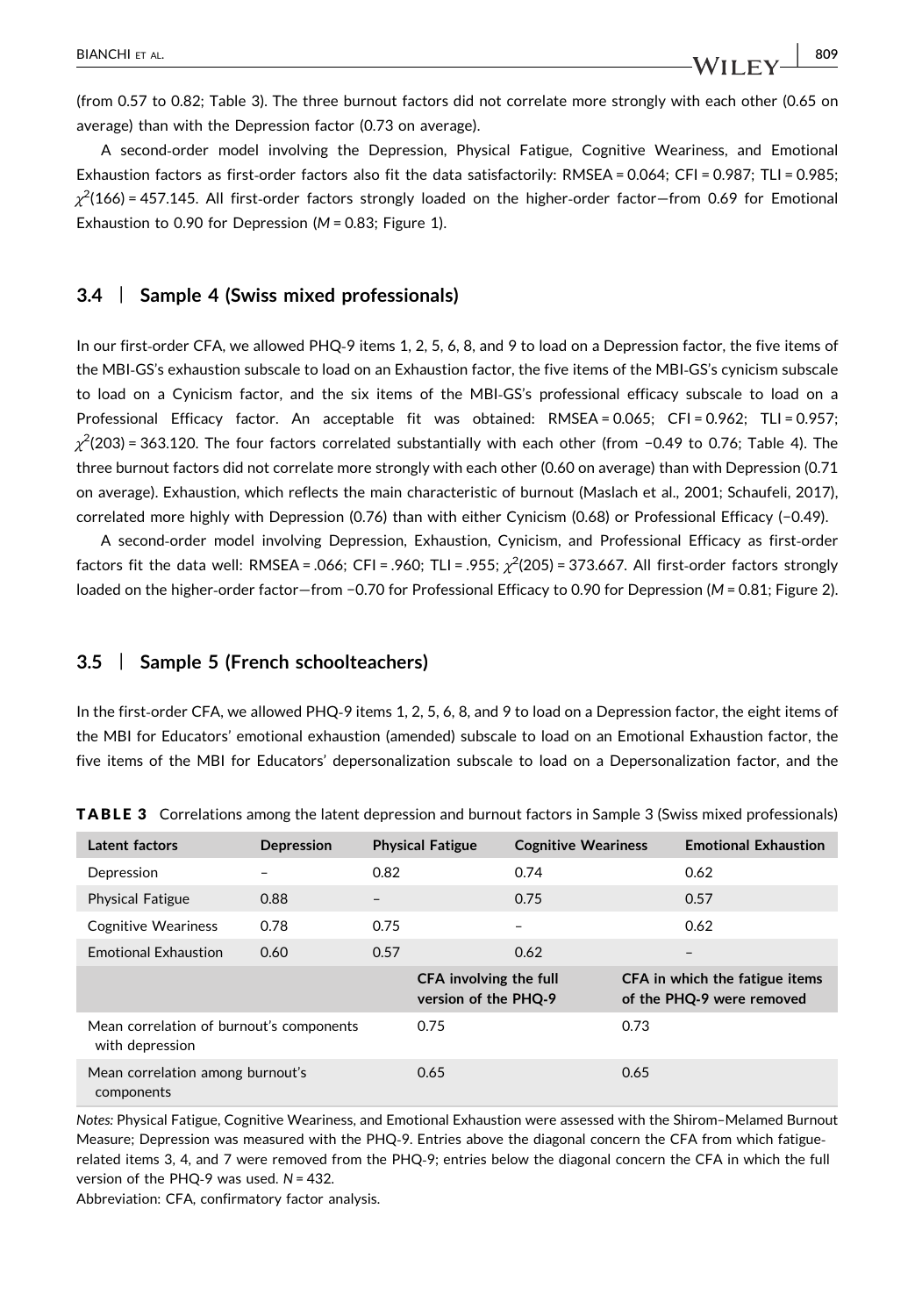

FIGURE 1 Graphical summary of the second-order factor analysis related to Sample 3 (Swiss mixed professionals; N = 432). "cw", Cognitive Weariness factor; "dep", Depression factor; "ee", Emotional Exhaustion factor; "ho", higher‐order factor; "pf", Physical Fatigue factor

| Latent factors                                              | Depression | Exhaustion                                     | Cynicism |      | <b>Professional Efficacy</b>                                |
|-------------------------------------------------------------|------------|------------------------------------------------|----------|------|-------------------------------------------------------------|
| Depression                                                  |            | 0.76                                           | 0.73     |      | $-0.63$                                                     |
| Exhaustion                                                  | 0.81       | $\overline{\phantom{0}}$                       | 0.68     |      | $-0.49$                                                     |
| Cynicism                                                    | 0.67       | 0.68                                           |          |      | $-0.64$                                                     |
| <b>Professional Efficacy</b>                                | $-0.56$    | $-0.49$                                        | $-0.64$  |      | $\overline{\phantom{0}}$                                    |
|                                                             |            | CFA involving the full<br>version of the PHQ-9 |          |      | CFA in which the fatigue items<br>of the PHQ-9 were removed |
| Mean correlation of burnout's components<br>with depression |            | 0.68                                           |          | 0.71 |                                                             |
| Mean correlation among burnout's<br>components              |            | 0.60                                           |          | 0.60 |                                                             |

TABLE 4 Correlations among the latent depression and burnout factors in Sample 4 (Swiss mixed professionals)

Note: Exhaustion, Cynicism, and Professional efficacy were assessed with the Maslach Burnout Inventory‐General Survey; Depression was measured with the PHQ-9. Entries above the diagonal concern the CFA from which fatigue-related items 3, 4, and 7 were removed from the PHQ‐9; entries below the diagonal concern the CFA in which the full version of the PHQ‐9 was used.  $N = 188$ .

Abbreviation: CFA, confirmatory factor analysis.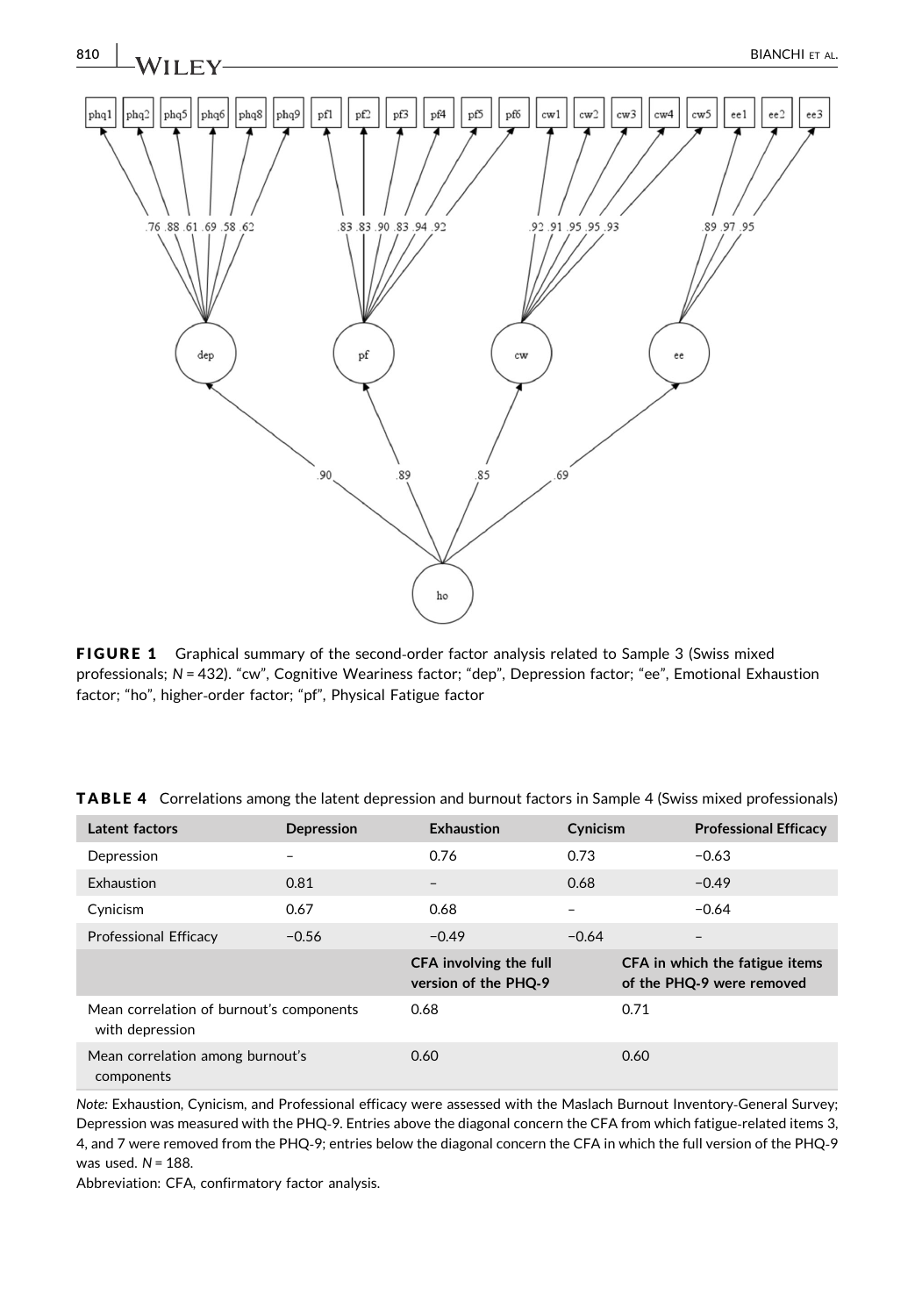

FIGURE 2 Graphical summary of the second-order factor analysis related to Sample 4 (Swiss mixed professionals; N = 188). "cy", Cynicism factor; "dep", Depression factor; "ex", Exhaustion factor; "ho", higher‐order factor; "pe", Professional Efficacy factor

seven items of the MBI for Educators' personal accomplishment (amended) subscale to load on a Personal Accomplishment factor. A satisfactory fit was obtained: RMSEA = 0.058; CFI = 0.952; TLI = 0.947;  $\chi^2$ (293) = 1,363.045. Correlations among the four factors ranged from −0.35 to 0.87 (Table 5). The three burnout factors did not correlate more strongly with each other (0.46 on average) than with Depression (0.58 on average). Remarkably, Emotional Exhaustion correlated much more strongly with Depression (0.87) than with either Depersonalization (0.48) or Personal Accomplishment (‐0.35).

A second‐order model involving Depression, Emotional Exhaustion, Depersonalization, and Personal Accomplishment as first-order factors fit the data in an acceptable manner: RMSEA = 0.072; CFI = 0.926; TLI = 0.918;  $\chi^2$ (295) = 1,946.762. All first-order factors loaded substantially on the higher-order factor—from −0.47 for Personal Accomplishment to 0.96 for Depression (M = 0.73; Figure 3).

# 3.6 | Supplementary analyses

The correlations among the factors linked to burnout and depression (sub)scales that we obtained when using the full version of the PHQ‐9 are displayed in Tables 1–5. Overall, the correlations did not markedly change as a result of the inclusion of PHQ‐9's fatigue‐related items in the analyses.

In Sample 1, the mean correlation between the depression and burnout factors was 0.80—compared with 0.74 when fatigue-related items were excluded from the PHQ-9. In Sample 2, the mean correlation between the depression and burnout factors was also 0.80-compared with 0.76 when fatigue-related items were excluded from the PHQ‐9. In Sample 3, the mean correlation between the depression and burnout factors was 0.75—compared with 0.73 when fatigue-related items were excluded from the PHQ-9.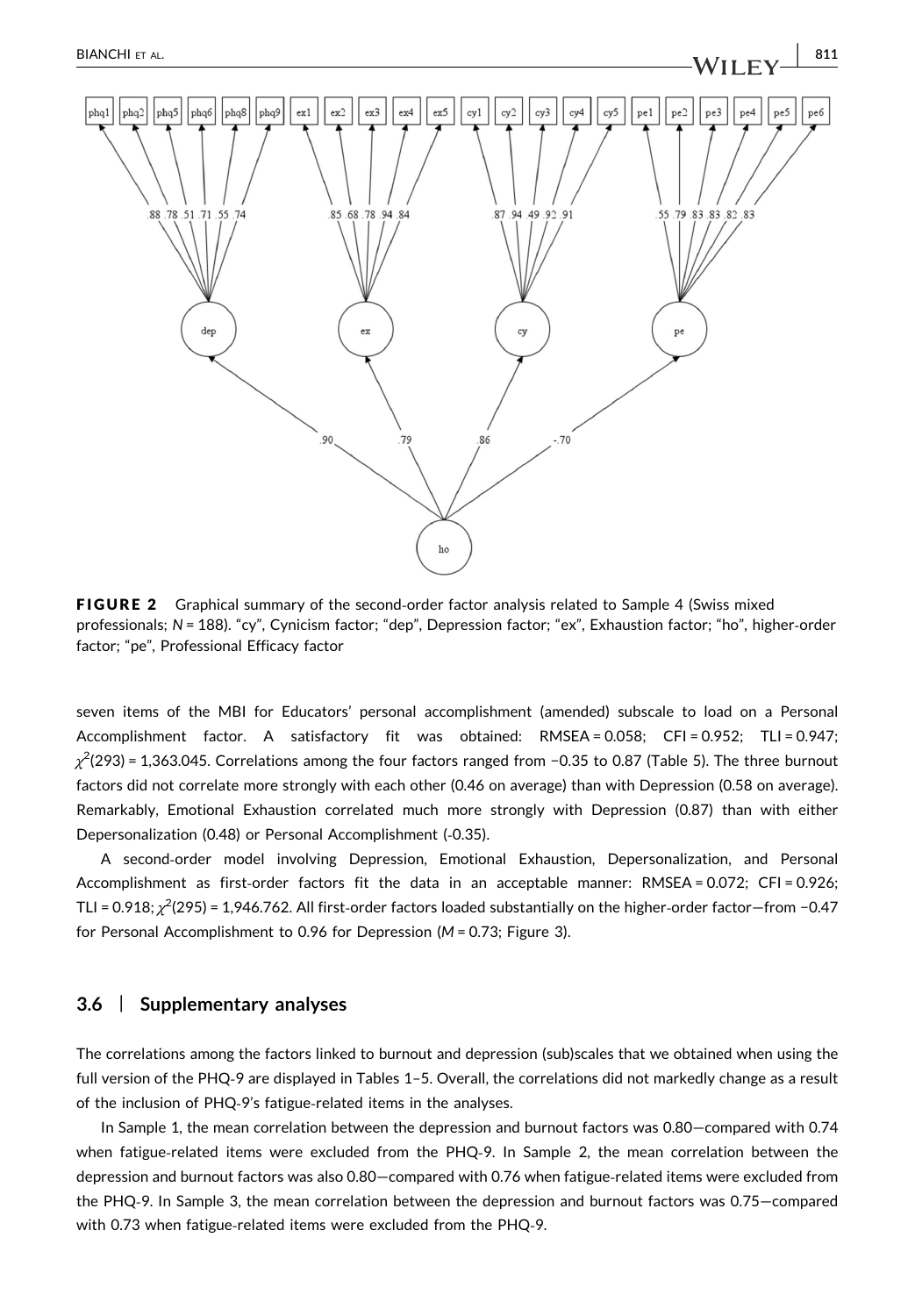| Latent factors                                              | Depression | <b>Emotional Exhaustion</b> |                                                | Depersonalization        |      | Personal<br>Accomplishment                                  |
|-------------------------------------------------------------|------------|-----------------------------|------------------------------------------------|--------------------------|------|-------------------------------------------------------------|
| Depression                                                  |            | 0.87                        |                                                | 0.49                     |      | $-0.39$                                                     |
| <b>Emotional Exhaustion</b>                                 | 0.91       | $\qquad \qquad$             |                                                | 0.48                     |      | $-0.35$                                                     |
| Depersonalization                                           | 0.46       | 0.48                        |                                                | $\overline{\phantom{0}}$ |      | $-0.54$                                                     |
| Personal Accomplishment                                     | $-0.35$    | $-0.35$                     |                                                | $-0.54$                  |      | $\overline{\phantom{0}}$                                    |
|                                                             |            |                             | CFA involving the full<br>version of the PHQ-9 |                          |      | CFA in which the fatigue items<br>of the PHQ-9 were removed |
| Mean correlation of burnout's components<br>with depression |            |                             | 0.57                                           |                          | 0.58 |                                                             |
| Mean correlation among burnout's<br>components              |            |                             | 0.46                                           |                          | 0.46 |                                                             |

TABLE 5 Correlations among the latent depression and burnout factors in Sample 5 (French schoolteachers)

Note: Emotional Exhaustion, Depersonalization, and Personal Accomplishment were assessed with the Maslach Burnout Inventory for Educators (20‐item, amended version); Depression was measured with the PHQ‐9. Entries above the diagonal concern the CFA from which fatigue-related items 3, 4, and 7 were removed from the PHQ-9; entries below the diagonal concern the CFA in which the full version of the PHQ-9 was employed.  $N = 1,073$ . Abbreviation: CFA, confirmatory factor analysis.

In Sample 4, the mean correlation between the depression and burnout factors was 0.68—compared with 0.71 when fatigue-related items were excluded from the PHQ-9. While the correlation between Depression and Exhaustion unsurprisingly increased as a result of the inclusion of PHQ-9's fatigue-related items in the analyses (from 0.76 to 0.81), the correlations between Depression and both Cynicism and Professional Efficacy decreased, leading to a reduction of the mean correlation between the depression and burnout factors.

In Sample 5, the mean correlation between the depression and burnout factors was 0.57—compared with 0.58 when fatigue‐related items were excluded from the PHQ‐9. The correlation between Depression and Emotional Exhaustion



FIGURE 3 Graphical summary of the second-order factor analysis related to Sample 5 (French schoolteachers; N = 1,073). "dep", Depression factor; "dp", Depersonalization factor; "ee", Emotional Exhaustion factor; "ho", higher‐ order factor; "pa", Personal Accomplishment factor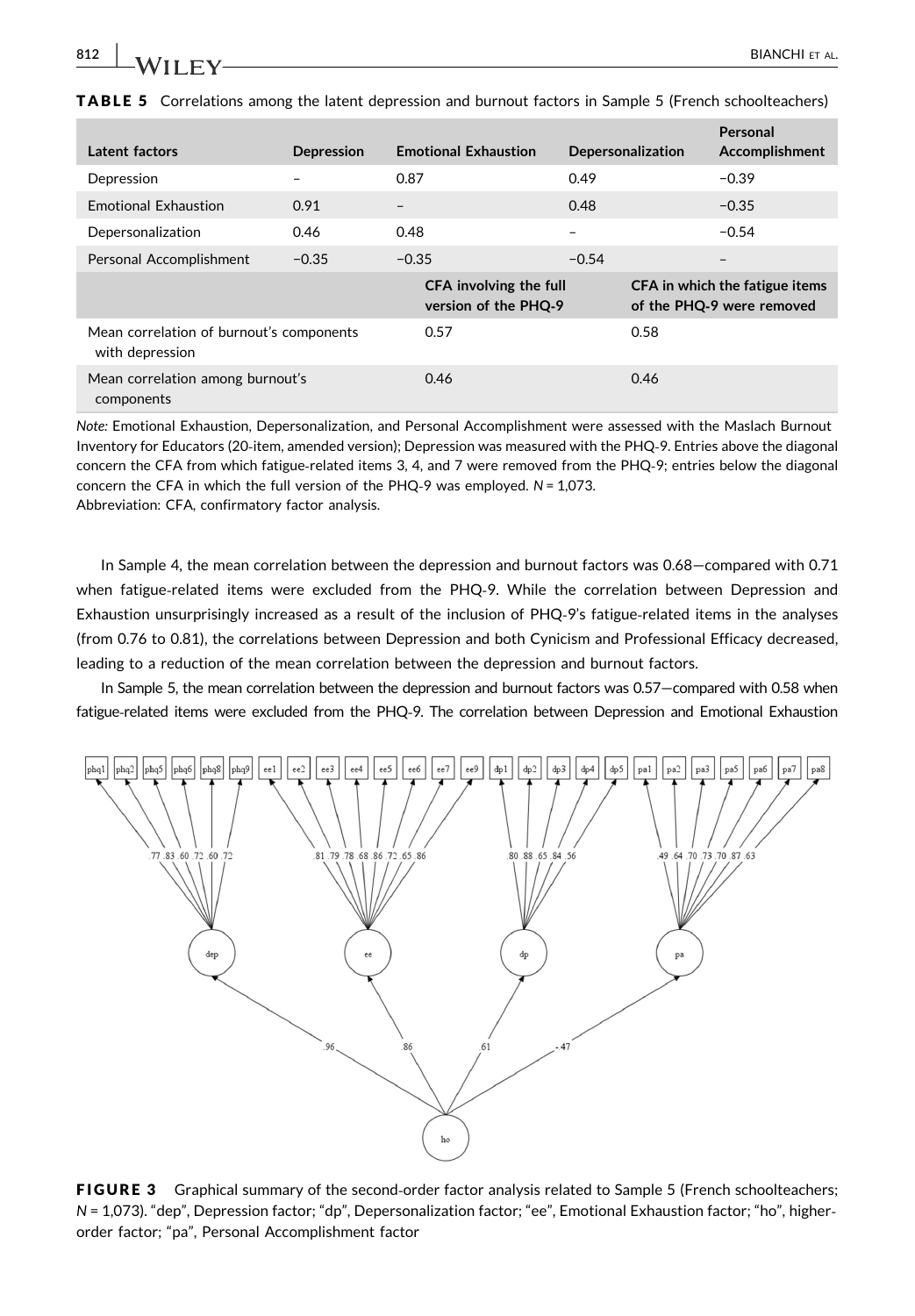expectedly increased as a result of the inclusion of PHQ-9's fatigue-related items in the analyses (from 0.87 to 0.91); however, because the correlations between Depression and both Depersonalization and Personal Accomplishment decreased in parallel, the mean correlation between the depression and burnout factors was slightly reduced.

In ancillary analyses, we examined the zero‐order correlations of burnout with the fatigue‐related items of the PHQ‐9 (items 3, 4, and 7) and the other items of the PHQ‐9 (items 1, 2, 5, 6, 8, and 9) in each of the five samples. Between‐ correlation differences were systematically tested (Steiger, 1980). Burnout did not correlate more strongly with the fatigue‐related items of the PHQ‐9 than with the other items of the PHQ‐9 (Supporting Information 3). It is of note that in Samples 4 and 5, in which burnout was assessed with two different variants of the MBI, burnout correlated less strongly with the fatigue-related items of the PHQ-9 than with the other items of the PHQ-9, ps < .01.

The results linked to the one-factor, two-factor, and bi-factor models are summarized in Supporting Information 4. While the one- and two-factor models showed poor fits in all samples, the bi-factor models fit the data in a satisfactory manner (0.031 ≤ RMSEAs ≤ 0.053; 0.972 ≤ CFIs ≤ 0.999; 0.958 ≤ TLIs ≤ 0.998), with the general factor explaining way more than 50% of the common variance in each of the five samples (0.58 ≤ ECVs ≤ 0.74).

# 4 | DISCUSSION

Despite troubling similarities between burnout and depression, it has been recurrently claimed that one should not be conflated with the other (e.g., Iacovides, Fountoulakis, Kaprinis, & Kaprinis, 2003; Melnick, Powsner, & Shanafelt, 2017). The primary aim of this study was to examine whether burnout symptoms are more closely linked to each other than to depression, as would be expected if burnout symptoms indeed form a syndrome that is distinct from depression (Maslach et al., 2016). We addressed this research question by conducting CFAs in five different samples of employed individuals. Burnout symptoms were assessed with the SMBM and two different variants of the MBI. Depressive symptoms were measured with the PHQ‐9. Our findings do not support the view that burnout is adequately characterized as an entity that is distinct from depression.

In each of the five samples under examination, burnout's components, on average, correlated less strongly with each other than with depressive symptoms. Thus, the findings did not depend on whether burnout was assessed with the SMBM, the MBI-GS, or the MBI for Educators. Remarkably, such results were obtained even with fatiguerelated items removed from the PHQ‐9, questioning Maslach and Leiter's (2016) claim that the strength of the burnout-depression association can be ascribed to explicit content overlap at the level of fatigue-related items in burnout and depression scales. In Samples 4 and 5—where burnout was measured with the MBI, the mean correlation between the depression and burnout factors was even slightly stronger when fatigue-related items were excluded from the PHQ‐9. In sum, the link between burnout and depressive symptoms was profound and irreducible to the involvement of fatigue (see also Schonfeld et al., 2019a, 2019b).

Furthermore, the burnout and depression items were found to be reflective of the same overarching factor. Again, such results were obtained in the five samples, irrespective of the burnout measure employed. The symptoms assessed by burnout and depression scales could thus be considered manifestations of a single syndrome. All in all, our findings are consistent with the mounting evidence that burnout is a depressive condition (for reviews, see Bianchi et al., 2019, and Bianchi, Schonfeld, et al., 2018; for very recent findings, see Schonfeld et al., 2019a, 2019b).

It is noteworthy that the syndromal unity of burnout has been called into question in the past. For instance, the exhaustion and disengagement subscales of the Oldenburg Burnout Inventory—an alternative, two‐component measure of burnout—were found to correlate 0.32 and 0.34 in two different samples of workers (Halbesleben & Demerouti, 2005), leading Shirom (2005) to ask: "If indeed these two dimensions have one underlying construct, why do they share only about 10% of their variance…?" (pp. 267–268). Another illustration of the questionable unity of the burnout syndrome can be found in the manual of the MBI, in which a mean correlation of only 0.33 is detectable among the three subscales of the MBI‐Human Services Survey (another variant of the MBI; Maslach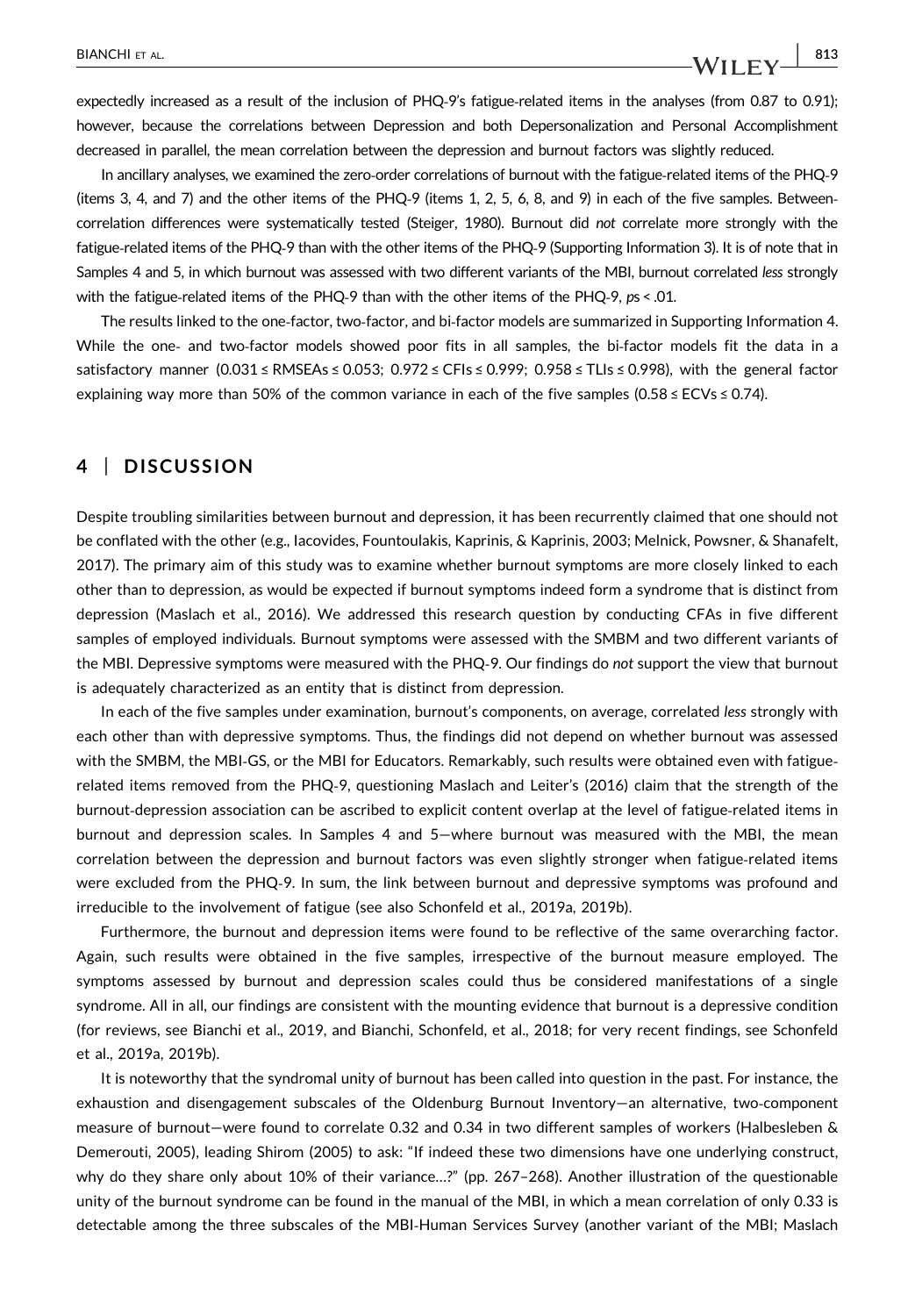et al., 2016, p. 16). Such correlations are unambiguously smaller than the correlations generally observed between depression and, for example, the MBI(‐GS)'s (emotional) exhaustion component of burnout (for meta‐analyses, see Koutsimani, Montgomery, & Georganta, 2019; Schonfeld et al., 2019b). When corrected for attenuation (McDonald, 1999), correlations between (emotional) exhaustion and depression are often ≥ 0.70. To take just a few examples, in Mosing, Butkovic, and Ullén (2018) study, the disattenuated correlation between exhaustion and depression was 0.70. The disattenuated correlation between emotional exhaustion and depression was 0.75 in the studies by Brenninkmeyer et al. (2001), Halpern, Maunder, Schwartz, and Gurevich (2012), and Kroska, Calarge, O'Hara, Deumic, and Dindo (2017), 0.79 in Johnson et al.'s (2017) study, and 0.82 in Schmidt and Diestel's (2014) study.

In this study, the exhaustion component of the MBI‐GS correlated more strongly with depression than with either cynicism or professional efficacy (see also Hätinen, Kinnunen, Pekkonen, & Aro, 2004; Lindblom, Linton, Fedeli, & Bryngelsson, 2006). In a similar vein, the emotional exhaustion component of the MBI for Educators correlated more strongly with depression than with either depersonalization or personal accomplishment (see also Kroska et al., 2017; Schmidt & Diestel, 2014). As a reminder, (emotional) exhaustion, as conceptualized and operationalized in the MBI, is considered the core of burnout (Maslach et al., 2001; Schaufeli, 2017); if (emotional) exhaustion is associated with depression to a (much) higher degree than it is associated with cynicism/ depersonalization and professional inefficacy/personal accomplishment, the reason for including cynicism/ depersonalization and professional inefficacy/personal accomplishment in the definition of the burnout syndrome and excluding depression from the definition of the burnout syndrome is, to say the least, obscure. Indeed, a syndrome by definition refers to a "grouping of signs and symptoms, based on their frequent co-occurrence..." (American Psychiatric Association, 2013, p. 830).

Interestingly, in what is generally considered the inaugural article on burnout, Freudenberger (1974) already noted that the burned‐out professional "looks, acts and seems depressed" (p. 161). In addition to exhaustion, Freudenberger (1974, 1975) mentioned (depressive) symptoms such as sadness, crying spells, resignation, discouragement, hopelessness, irritability, frustration, sleeplessness, and changes in weight as part of the burnout syndrome. Maslach (1976) linked burnout to suicide, a problem for which depression is a well‐known prime risk factor (Chesney, Goodwin, & Fazel, 2014). Maslach (1976) also linked burnout to alterations in social functioning commonly observed in depression, such as irritability/anger, loss of emotional involvement, and reduced empathy (Beck & Alford, 2009; Brown & Harris, 1978; Judd et al., 2013; Kupferberg et al., 2016; Nabi et al., 2009; Saarinen et al., 2018). Farber (1983) pointed out that the overlap of burnout and depressive symptoms had often been noted in professional circles (p. 14). Maslach and Leiter (1997) underlined that (a) burnout is not only about the "presence of negative emotions" but also about the "absence of positive ones" and (b) in burnout, "positive feelings erode to the point that they no longer have the power to offset the negatives" (p. 28). Such a description is highly evocative of dysphoria and anhedonia, the two central symptoms of depression (American Psychiatric Association, 2013). Schaufeli and Enzmann (1998) indicated that "[f]irst and foremost, the burned‐out professional feels helpless, hopeless, and powerless" (p. 25); such feelings are hallmarks of depression (Beck & Alford, 2009; Bianchi, Schonfeld, et al., 2018; Pizzagalli, 2014; Pryce et al., 2011). Schaufeli and Enzmann (1998) also noted that "[t]ypically, a gloomy, tearful and depressed mood is observed among those who suffer from burnout" (p. 25), along with (depressive) symptoms such as loss of interest, exacerbated guilt, cognitive impairment, social withdrawal, and demoralization. Building upon past reflections, Taris (2006) warned against the risk that burnout may constitute an "unnecessary variation" on the theme of depression (p. 101). Based on their experience as occupational health practitioners, Durand‐Moreau and Dewitte (2015) concluded that the burnout‐depression distinction is therapeutically inoperant and fueled by rhetorical contortions rather than sound clinical arguments. Bianchi et al. (2019) indicated that the dimensions and items of the MBI likely referred to depressive manifestations in a roundabout way (e.g., using a psychosocial, rather than medical, terminology). In a historical and sociological examination of so‐called exhaustion syndromes, Schaffner (2016) observed that entities such as nervous weakness (described in the 18th century), neurasthenia (described in the 19th century), and burnout (described in the 20th century) could be regarded as successive avatars of melancholic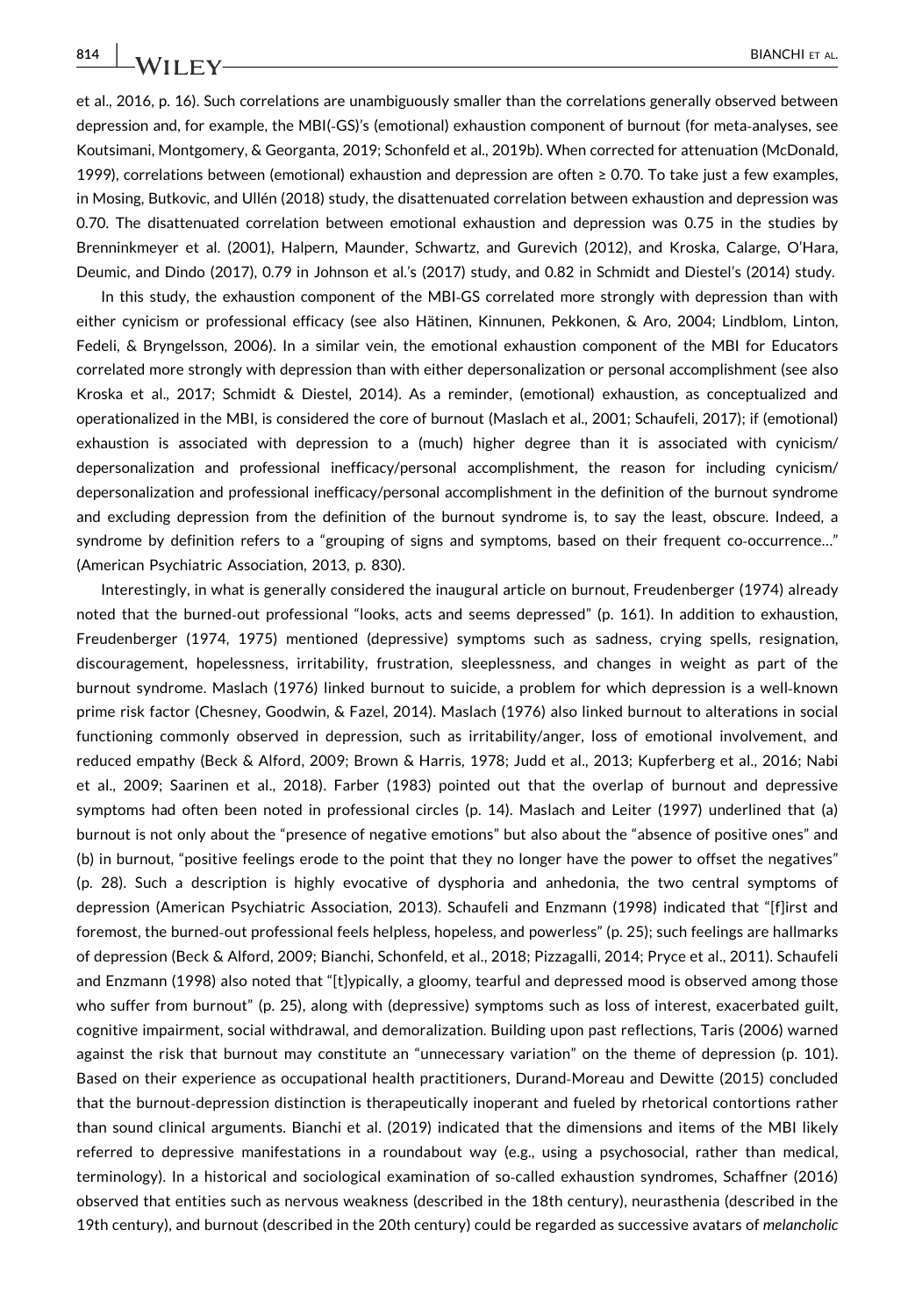weariness, a depressive condition already theorized by physicians of the Hellenic and Roman eras. Our findings are consistent with this large body of observations.

Although pioneers of burnout research depicted their entity of interest in a way that was highly reminiscent of depression, they approached burnout as a new phenomenon, within a separate area of research. This original inconsistency may explain why post‐festum attempts to justify the burnout‐depression distinction so often turned into vain exercises in hair‐splitting (for a detailed examination of such attempts, see Bianchi et al., 2019; Bianchi, Schonfeld, et al., 2018). The psychiatric connotation and stigmatizing character of the depression label might have played a role in the reluctance to identify burnout with depression, especially in an era—the 1970s—when radical antipsychiatry was popular among many psychology researchers and practitioners. Burnout might have been viewed as a convenient, "worker‐friendly" euphemism for depression by investigators defining themselves as "social change agents" (Pines & Maslach, 1980, p. 7). In any case, a change in how a phenomenon is labeled should not be mistaken for a change in the phenomenon itself. A close examination of the genesis of the burnout construct may help us make sense of the problems encountered in burnout research for more than 40 years (Friberg, 2009). Genesis amnesia, by contrast, may deprive us of key answers.

Our study has several strengths, such as the reliance on five samples recruited in two different countries or the use of three widely‐employed measures of burnout. However, our study also has limitations. First, as mentioned earlier, our samples were convenience samples having unclear representativeness (e.g., in terms of age and sex). Second, it would have been preferable if some of our samples had been larger—most notably, Samples 1 and 4. Third, only one measure of depressive symptoms, the PHQ‐9, was examined in this study. Although the PHQ‐9 is advantageous because it covers the main symptoms of major depression as defined in the DSM‐5 (American Psychiatric Association, 2013; Kroenke, Spitzer, Williams, & Lowe, 2010; Martin‐Subero et al., 2017), replication studies focusing on other depression scales may be worth conducting. This being mentioned, the state of the art suggests that the use of other measures of depression may lead to similar findings. For instance, in the study conducted by Brenninkmeyer et al. (2001), which involved Dutch teachers, the three subscales of the MBI for Educators correlated on average 0.43 with each other and 0.58 with the Center for Epidemiologic Studies Depression Scale. In Lindblom et al.'s (2006) study, carried out in the Swedish working population, the mean correlation among the three subscales of the MBI‐GS was 0.40 whereas the mean correlation of the three subscales of the MBI‐GS with the depression subscale of the Hospital Anxiety and Depression Scale was 0.49. In a recent study of German employees conducted by Melchers, Plieger, Meermann, and Reuter (2015), the three subscales of the MBI‐GS correlated on average 0.48 with the Beck Depression Inventory‐II and only 0.36 with each other. Such examples could be multiplied. Overall, signs of the problematic character of burnout's syndromal unity appear to be detectable independently of the depression measure employed.

Given our reliance on cross-sectional self-report methodology, it might be argued that our conclusions are menaced by monomethod bias (Podsakoff, MacKenzie, Lee, & Podsakoff, 2003). We do not think that such a concern is justified. First, there is evidence that the problem of common method variance (CMV) has been overstated in psychological research. As underlined by Spector (2006), the view that "CMV automatically affects variables measured with the same method is a distortion and oversimplification of the true state of affairs, reaching the status of urban legend" (p. 221). Second, and even more important, there is no reason to think that the action of CMV would affect more strongly the correlations between burnout and depression than the correlations among burnout's components in this study. Because our conclusions are largely based on comparative correlational analyses, they are unlikely to be threatened by the problem of CMV. In addition, we note that (a) self‐report measures are the only available measures for assessing burnout symptoms and (b) our use of a cross-sectional design was justified by the very objective of the study, which was to examine how burnout and depressive symptoms co-occur and combine.

On a different note, the reliance on a cross-sectional design might be criticized because it does not allow for an examination of potential cause–effect relationships between burnout and depression. Such criticism is ill‐founded. Indeed, because burnout and depression involve not only similar symptoms but also similar etiological pathways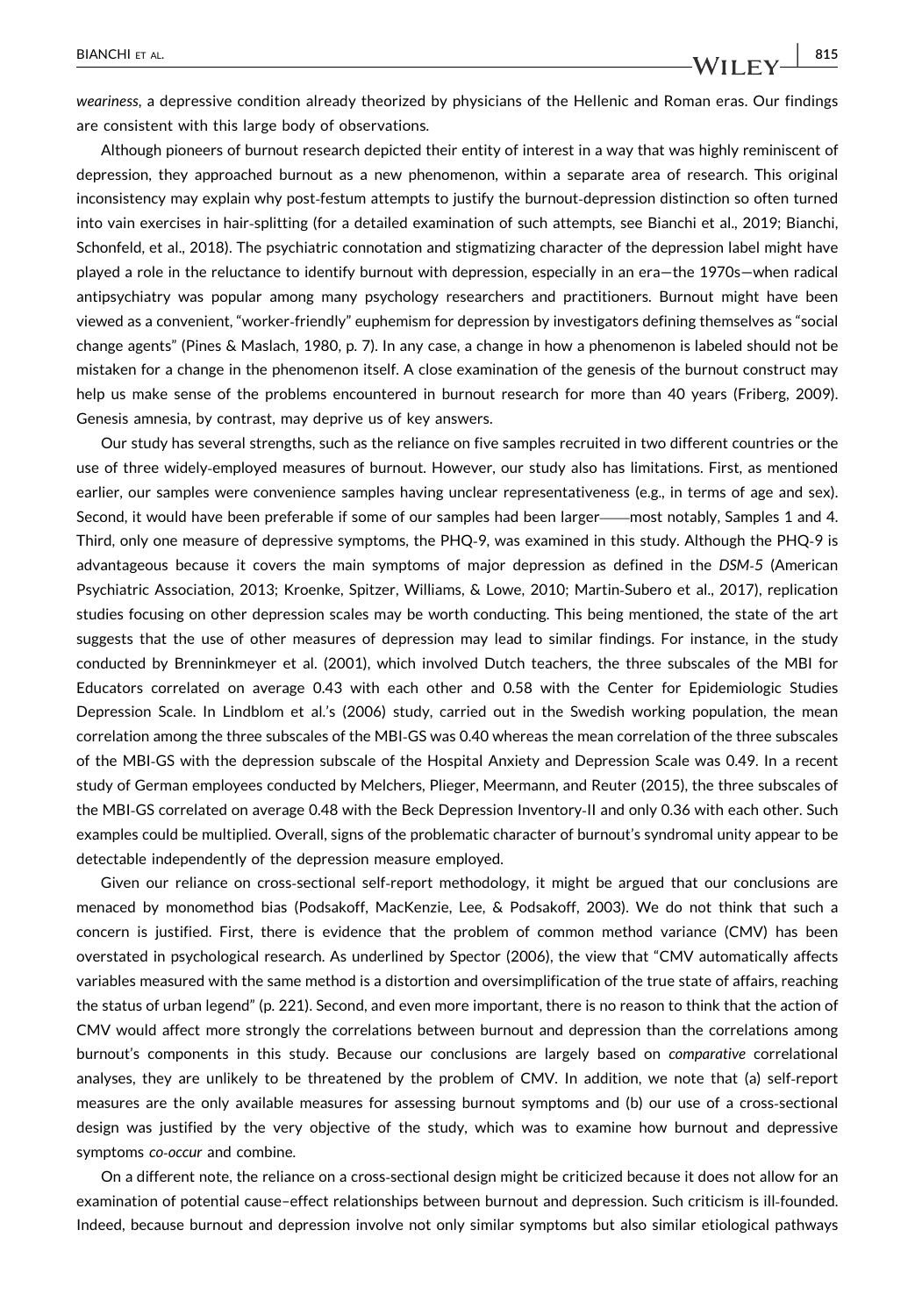816 | **IA**/II EX/

(e.g., through insurmountable [job] stress), there is no clear clinical or theoretical basis for the prediction that one entity causes the other (Bianchi et al., 2019; Schonfeld et al., 2019b).

The present study suggests that the burnout‐depression separation is artificial. We recommend that occupational health practitioners systematically assess "classical" depressive symptoms in employees presenting with a complaint of burnout. Cultivating the idea that burnout should be separated from depression when burnout and depression appear to reflect, in essence, one condition may result in misguided intervention strategies and impede our ability to effectively help stressed‐out workers. In view of (a) the problematic validity of the burnout construct, (b) the undiagnosable character of the burnout syndrome, and (c) the failure of burnout scales to reliably assess work‐attributed symptoms (Bianchi & Brisson, 2019; Bianchi et al., 2019; Hakanen & Bakker, 2017; Schonfeld et al., 2019b; Schwenk & Gold, 2018), the development of a measure of occupational depression may be useful to epidemiologists and clinicians. By allowing us to assess symptoms such as job-related suicidal ideation, such a measure could enable us to better identify endangered individuals as well as depressogenic workplaces.

#### ACKNOWLEDGMENTS

The authors thank Danijela Mirkovic, Amandine Lichtenthäler, Marie Rippstein, and Daniel da Silva Nogueira for their help with data collection. The authors also thank Jesús F. Salgado for his help with data processing.

#### ENDNOTES

- $1$  The items of the SMBM can be found in Toker et al.'s (2012) article (p. 841) as well as at the following website: [http://](http://www.shirom.org/arie/index.html) [www.shirom.org/arie/index.html](http://www.shirom.org/arie/index.html).
- $^2$  The items of the physical fatigue subscale of the SMBM arguably reflect a general kind of ill-being at work (e.g., "I feel fed up"; "I feel burned out") as much as they reflect actual physical fatigue.
- $3$  The complete list of the items of the MBI-GS is available in the manual of the MBI (Maslach et al., 2016).
- <sup>4</sup> The complete list of the items of the MBI for Educators is available in the manual of the MBI (Maslach et al., 2016) as well as in Maslach and Jackson's (1981) article, in a slightly different version (with the term "recipients" used instead of the term "students").
- <sup>5</sup> The PHQ‐9 is freely available in Kroenke et al.'s (2001) article as well as at the following website: [https://www.](https://www.phqscreeners.com/) [phqscreeners.com/](https://www.phqscreeners.com/).
- $6$  For the RMSEA, values below 0.08, and preferably below 0.05, are suggestive of a satisfactory fit; for the CFI and the TLI, values greater than 0.90, and preferably greater than 0.95, are indicative of a satisfactory fit (e.g., Hu & Bentler, 1999).

#### ORCID

Renzo Bianchi b <http://orcid.org/0000-0003-2336-0407>

## **REFERENCES**

- Ahola, K., Hakanen, J., Perhoniemi, R., & Mutanen, P. (2014). Relationship between burnout and depressive symptoms: A study using the person‐centred approach. Burnout Research, 1, 29–37.<https://doi.org/10.1016/j.burn.2014.03.003>
- Ahola, K., Honkonen, T., Virtanen, M., Kivimäki, M., Isometsä, E., Aromaa, A., & Lönnqvist, J. (2007). Interventions in relation to occupational burnout: The population-based health 2000 study. Journal of Occupational and Environmental Medicine, 49(9), 943–952.<https://doi.org/10.1097/JOM.0b013e31813736e3>
- American Psychiatric Association. (2013). Diagnostic and statistical manual of mental disorders (5th ed.). Washington, DC: American Psychiatric Publishing.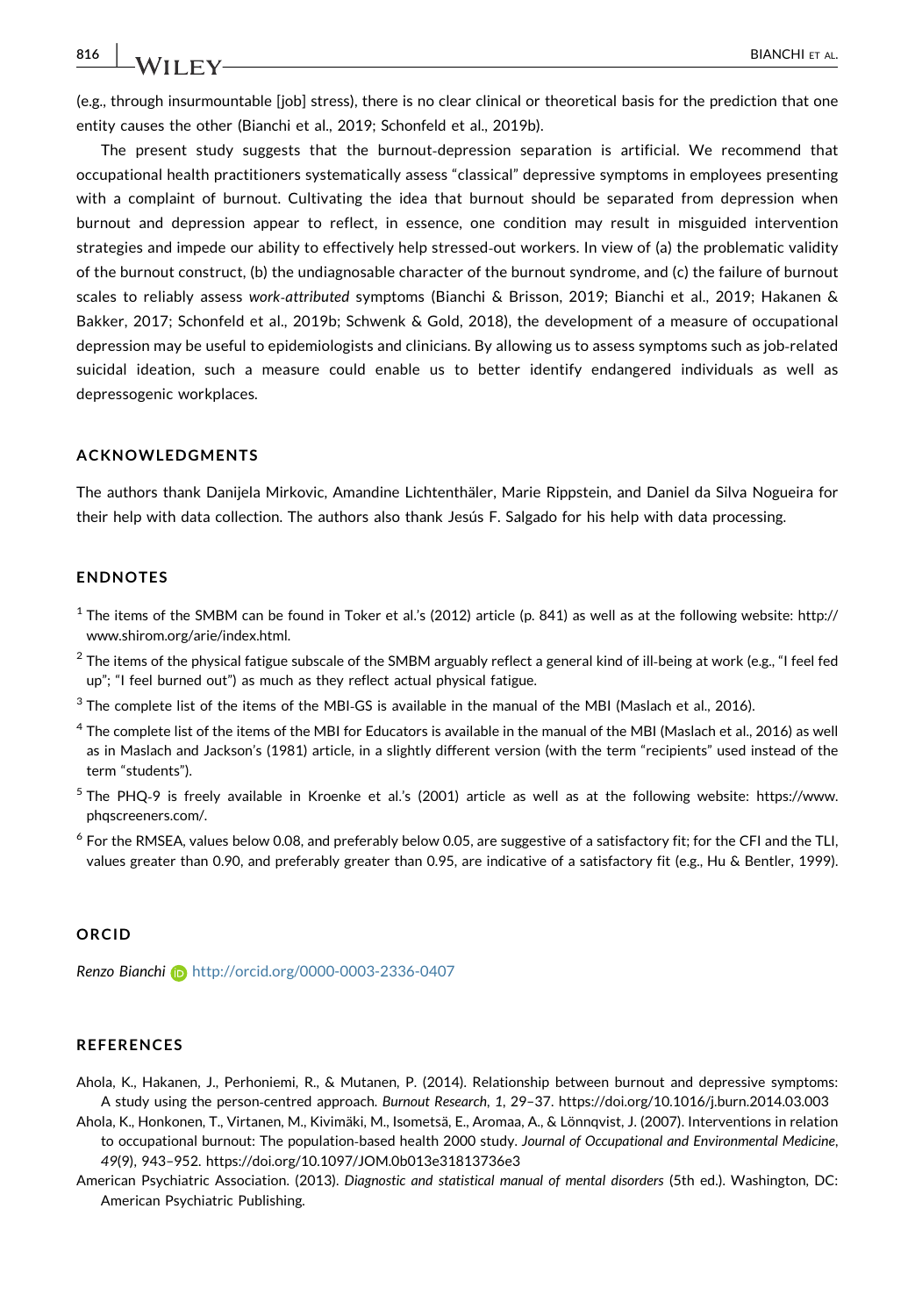- Arthurs, E., Steele, R. J., Hudson, M., Baron, M., Thombs, B. D., & Canadian Scleroderma Research Group. (2012). Are scores on English and French versions of the PHQ‐9 comparable? An assessment of differential item functioning. PLoS One, 7(12):e52028.<https://doi.org/10.1371/journal.pone.0052028>
- Bakker, A. B., Schaufeli, W. B., Demerouti, E., Janssen, P. P. M., Van Der Hulst, R., & Brouwer, J. (2000). Using equity theory to examine the difference between burnout and depression. Anxiety, Stress, & Coping, 13(3), 247–268. [https://doi.org/](https://doi.org/10.1080/10615800008549265) [10.1080/10615800008549265](https://doi.org/10.1080/10615800008549265)
- Beck, A. T., & Alford, B. A. (2009). Depression: Causes and treatment (2nd ed.). Philadelphia, PA: University of Pennsylvania Press.
- Bianchi, R. (2018). Burnout is more strongly linked to neuroticism than to work‐contextualized factors. Psychiatry Research, 270, 901–905.<https://doi.org/10.1016/j.psychres.2018.11.015>
- Bianchi, R., & Brisson, R. (2019). Burnout and depression: Causal attributions and construct overlap. Journal of Health Psychology, 24(11), 1574–1580.<https://doi.org/10.1177/1359105317740415>
- Bianchi, R., & Janin, L. (2019). Burnout, depression and paranoid ideation: A cluster‐analytic study. Occupational Medicine, 69(1), 35–38.<https://doi.org/10.1093/occmed/kqy150>
- Bianchi, R., Laurent, E., Schonfeld, I. S., Bietti, L. M., & Mayor, E. (2018). Memory bias toward emotional information in burnout and depression. Journal of Health Psychology. Advance online publication. https://doi.org/10.1177/ 1359105318765621
- Bianchi, R., Laurent, E., Schonfeld, I. S., Verkuilen, J., & Berna, C. (2018). Interpretation bias toward ambiguous information in burnout and depression. Personality and Individual Differences, 135, 216–221.<https://doi.org/10.1016/j.paid.2018.07.028>
- Bianchi, R., Mayor, E., Schonfeld, I. S., & Laurent, E. (2018). Burnout and depressive symptoms are not primarily linked to perceived organizational problems. Psychology, Health & Medicine, 23(9), 1094–1105. [https://doi.org/10.1080/](https://doi.org/10.1080/13548506.2018.1476725) [13548506.2018.1476725](https://doi.org/10.1080/13548506.2018.1476725)
- Bianchi, R., Rolland, J.‐P., & Salgado, J. F. (2018). Burnout, depression, and borderline personality: A 1,163‐participant study. Frontiers in Psychology, 8, 2336.<https://doi.org/10.3389/fpsyg.2017.02336>
- Bianchi, R., & Schonfeld, I. S. (2016). Burnout is associated with a depressive cognitive style. Personality and Individual Differences, 100, 1–5.<https://doi.org/10.1016/j.paid.2016.01.008>
- Bianchi, R., & Schonfeld, I. S. (2018). Burnout‐depression overlap: Nomological network examination and factor‐analytic approach. Scandinavian Journal of Psychology, 59(5), 532–539.<https://doi.org/10.1111/sjop.12460>
- Bianchi, R., Schonfeld, I. S., & Laurent, E. (2014). Is burnout a depressive disorder? A re‐examination with special focus on atypical depression. International Journal of Stress Management, 21(4), 307–324.<https://doi.org/10.1037/a0037906>
- Bianchi, R., Schonfeld, I. S., & Laurent, E. (2017a). Burnout or depression: Both individual and social issue. The Lancet, 390(10091), 230. [https://doi.org/10.1016/S0140](https://doi.org/10.1016/S0140-6736(17)31606-9)‐6736(17)31606‐9
- Bianchi, R., Schonfeld, I. S., & Laurent, E. (2017b). Can we trust burnout research? Annals of Oncology, 28(9), 2320–2321. <https://doi.org/10.1093/annonc/mdx267>
- Bianchi, R., Schonfeld, I. S., & Laurent, E. (2018). Burnout syndrome and depression. In Y.‐K. Kim (Ed.), Understanding depression: Volume 2. Clinical manifestations, diagnosis and treatment (pp. 187–202). Singapore: Springer Nature. [https://](https://doi.org/10.1007/978-981-10-6577-4_14) [doi.org/10.1007/978](https://doi.org/10.1007/978-981-10-6577-4_14)‐981‐10‐6577‐4\_14
- Bianchi, R., Schonfeld, I. S., & Laurent, E. (2019). Burnout: Moving beyond the status quo. International journal of stress management, 26(1), 36–45.<https://doi.org/10.1037/str0000088>
- Bianchi, R., Schonfeld, I. S., Vandel, P., & Laurent, E. (2017). On the depressive nature of the "burnout syndrome": A clarification. European Psychiatry, 41, 109–110.<https://doi.org/10.1016/j.eurpsy.2016.10.008>
- Bianchi, R., & da Silva Nogueira, D. (2019). Burnout is associated with a depressive interpretation style. Stress and Health, 35(5), 642–649.<https://doi.org/10.1002/smi.2897>
- Breier, A., Albus, M., Pickar, D., Zahn, T. P., Wolkowitz, O. M., & Paul, S. M. (1987). Controllable and uncontrollable stress in humans: Alterations in mood and neuroendocrine and psychophysiological function. American Journal of Psychiatry, 144(11), 1419–1425.<https://doi.org/10.1176/ajp.144.11.1419>
- Brenninkmeyer, V., Van Yperen, N. W., & Buunk, B. P. (2001). Burnout and depression are not identical twins: Is decline of superiority a distinguishing feature? Personality and Individual Differences, 30(5), 873–880. [https://doi.org/10.1016/](https://doi.org/10.1016/S0191-8869(00)00079-9) S0191‐[8869\(00\)00079](https://doi.org/10.1016/S0191-8869(00)00079-9)‐9
- Brown, G. W., & Harris, T. (1978). Social origins of depression: A study of psychiatric disorder in women. New York, NY: Free Press.
- Chesney, E., Goodwin, G. M., & Fazel, S. (2014). Risks of all‐cause and suicide mortality in mental disorders: A meta‐review. World Psychiatry, 13(2), 153–160.<https://doi.org/10.1002/wps.20128>
- Cox, T., Tisserand, M., & Taris, T. (2005). The conceptualization and measurement of burnout: Questions and directions. Work & Stress, 19(3), 187–191.<https://doi.org/10.1080/02678370500387109>
- Dion, G., & Tessier, R. (1994). Validation de la traduction de l'Inventaire d'épuisement professionnel de Maslach et Jackson [Validation of a French translation of the Maslach Burnout Inventory (MBI)]. Canadian Journal of Behavioural Science/ Revue canadienne des sciences du comportement, 26(2), 210–227. [https://doi.org/10.1037/0008](https://doi.org/10.1037/0008-400X.26.2.210)‐400X.26.2.210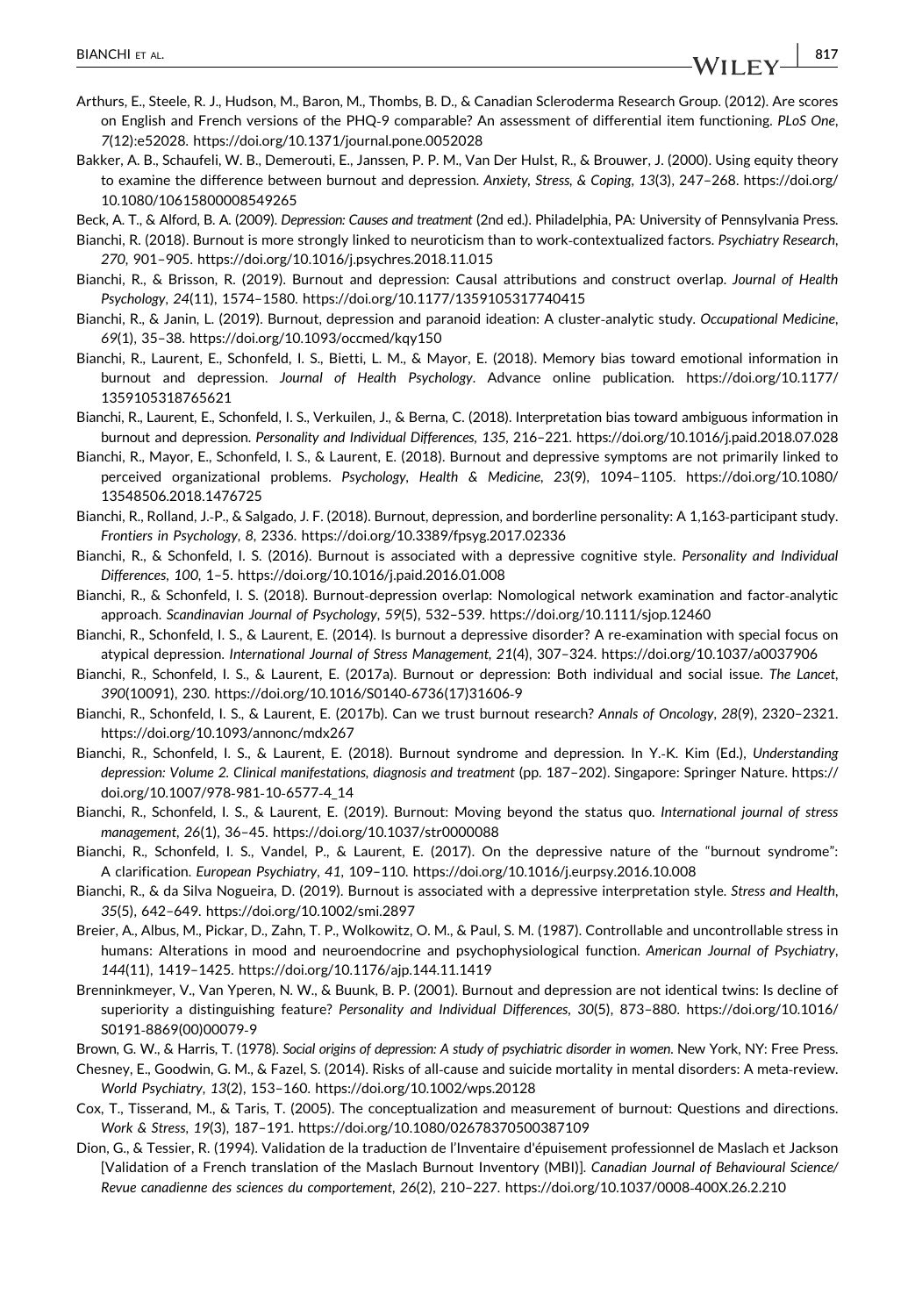# 818 | **IA**/II EX/

- DiStefano, C., & Morgan, G. B. (2014). A comparison of diagonal weighted least squares robust estimation techniques for ordinal data. Structural Equation Modeling, 21(3), 425–438.<https://doi.org/10.1080/10705511.2014.915373>
- Dohrenwend, B. P. (1979). Stressful life events and psychopathology: Some issues of theory and method. In J. E. Barrett, E. M. Rose & G. L. Klerman (Eds.), Stress and mental disorder (pp. 1–15). New York, NY: Raven.
- Dura, J. R., Stukenberg, K. W., & Kiecolt‐Glaser, J. K. (1990). Chronic stress and depressive disorders in older adults. Journal of Abnormal Psychology, 99(3), 284–290. [https://doi.org/10.1037/0021](https://doi.org/10.1037/0021-843X.99.3.284)‐843X.99.3.284
- Durand‐Moreau, Q., & Dewitte, J.‐D. (2015). La création d'un tableau de maladie professionnelle pour le syndrome d'épuisement professionnel (burnout) n'est pas une bonne réponse pour sa prévention. La Presse médicale, 44(12), 1215–1218.<https://doi.org/10.1016/j.lpm.2015.11.003>
- Farber, B. A. (1983). Stress and burnout in the human service professions. New York, NY: Pergamon Press.
- Freudenberger, H. J. (1974). Staff burnout. Journal of Social Issues, 30(1), 159–165. [https://doi.org/10.1111/j.1540](https://doi.org/10.1111/j.1540-4560.1974.tb00706.x)‐4560. [1974.tb00706.x](https://doi.org/10.1111/j.1540-4560.1974.tb00706.x)
- Freudenberger, H. J. (1975). The staff burn-out syndrome in alternative institutions. Psychotherapy: Theory, Research & Practice, 12(1), 73–82.<https://doi.org/10.1037/h0086411>
- Friberg, T. (2009). Burnout: From popular culture to psychiatric diagnosis in Sweden. Culture, Medicine and Psychiatry, 33(4), 538–558. [https://doi.org/10.1007/s11013](https://doi.org/10.1007/s11013-009-9149-z)‐009‐9149‐z
- Gosling, S. D., & Mason, W. (2015). Internet research in psychology. Annual Review of Psychology, 66(1), 877–902. [https://](https://doi.org/10.1146/annurev-psych-010814-015321) [doi.org/10.1146/annurev](https://doi.org/10.1146/annurev-psych-010814-015321)‐psych‐010814‐015321
- Hakanen, J. J., & Bakker, A. B. (2017). Born and bred to burn out: A life-course view and reflections on job burnout. Journal of Occupational Health Psychology, 22(3), 354–364.<https://doi.org/10.1037/ocp0000053>
- Halbesleben, J. R. B., & Demerouti, E. (2005). The construct validity of an alternative measure of burnout: Investigating the English translation of the Oldenburg Burnout Inventory. Work & Stress, 19(3), 208–220. [https://doi.org/10.1080/](https://doi.org/10.1080/02678370500340728) [02678370500340728](https://doi.org/10.1080/02678370500340728)
- Halpern, J., Maunder, R. G., Schwartz, B., & Gurevich, M. (2012). Identifying, describing, and expressing emotions after critical incidents in paramedics. Journal of Traumatic Stress, 25(1), 111–114.<https://doi.org/10.1002/jts.21662>
- Haslam, N., Holland, E., & Kuppens, P. (2012). Categories versus dimensions in personality and psychopathology: A quantitative review of taxometric research. Psychological Medicine, 42(5), 903–920.<https://doi.org/10.1017/s0033291711001966>
- Hätinen, M., Kinnunen, U., Pekkonen, M., & Aro, A. (2004). Burnout patterns in rehabilitation: Short‐term changes in job conditions, personal resources, and health. Journal of Occupational Health Psychology, 9(3), 220–237. [https://doi.org/10.](https://doi.org/10.1037/1076-8998.9.3.220) 1037/1076‐[8998.9.3.220](https://doi.org/10.1037/1076-8998.9.3.220)
- Hu, L. t, & Bentler, P. M. (1999). Cutoff criteria for fit indexes in covariance structure analysis: Conventional criteria versus new alternatives. Structural Equation Modeling: A Multidisciplinary Journal, 6(1), 1–55.<https://doi.org/10.1080/10705519909540118>
- Iacovides, A., Fountoulakis, K. N., Kaprinis, S., & Kaprinis, G. (2003). The relationship between job stress, burnout and clinical depression. Journal of Affective Disorders, 75(3), 209–221. [https://doi.org/10.1016/S0165](https://doi.org/10.1016/S0165-0327(02)00101-5)‐0327(02)00101‐5
- Johnson, J., Louch, G., Dunning, A., Johnson, O., Grange, A., Reynolds, C., … O'Hara, J. (2017). Burnout mediates the association between depression and patient safety perceptions: A cross-sectional study in hospital nurses. Journal of Advanced Nursing, 73(7), 1667–1680.<https://doi.org/10.1111/jan.13251>
- Judd, L. L., Schettler, P. J., Coryell, W., Akiskal, H. S., & Fiedorowicz, J. G. (2013). Overt irritability/anger in unipolar major depressive episodes: Past and current characteristics and implications for long-term course. JAMA Psychiatry, 70(11), 1171–1180.<https://doi.org/10.1001/jamapsychiatry.2013.1957>
- Kline, R. B. (2016). Principles and practice of structural equation modeling (4th ed.). New York, NY: Guilford Press.
- Koutsimani, P., Montgomery, A., & Georganta, K. (2019). The relationship between burnout, depression, and anxiety: A systematic review and meta‐analysis. Frontiers in Psychology, 10, 284.<https://doi.org/10.3389/fpsyg.2019.00284>
- Kroenke, K., Spitzer, R. L., Williams, J. B., & Lowe, B. (2010). The Patient Health Questionnaire Somatic, Anxiety, and Depressive Symptom Scales: A systematic review. General Hospital Psychiatry, 32(4), 345–359. [https://doi.org/10.1016/](https://doi.org/10.1016/j.genhosppsych.2010.03.006) [j.genhosppsych.2010.03.006](https://doi.org/10.1016/j.genhosppsych.2010.03.006)
- Kroenke, K., Spitzer, R. L., & Williams, J. B. W. (2001). The PHQ‐9: Validity of a brief depression severity measure. Journal of General Internal Medicine, 16(9), 606–613. [https://doi.org/10.1046/j.1525](https://doi.org/10.1046/j.1525-1497.2001.016009606.x)‐1497.2001.016009606.x
- Kroska, E. B., Calarge, C., O'Hara, M. W., Deumic, E., & Dindo, L. (2017). Burnout and depression in medical students: Relations with avoidance and disengagement. Journal of Contextual Behavioral Science, 6(4), 404–408. [https://doi.org/10.](https://doi.org/10.1016/j.jcbs.2017.08.003) [1016/j.jcbs.2017.08.003](https://doi.org/10.1016/j.jcbs.2017.08.003)
- Kupferberg, A., Bicks, L., & Hasler, G. (2016). Social functioning in major depressive disorder. Neuroscience & Biobehavioral Reviews, 69, 313–332.<https://doi.org/10.1016/j.neubiorev.2016.07.002>
- Leiter, M. P., & Durup, J. (1994). The discriminant validity of burnout and depression: A confirmatory factor analytic study. Anxiety, Stress, & Coping, 7(4), 357–373.<https://doi.org/10.1080/10615809408249357>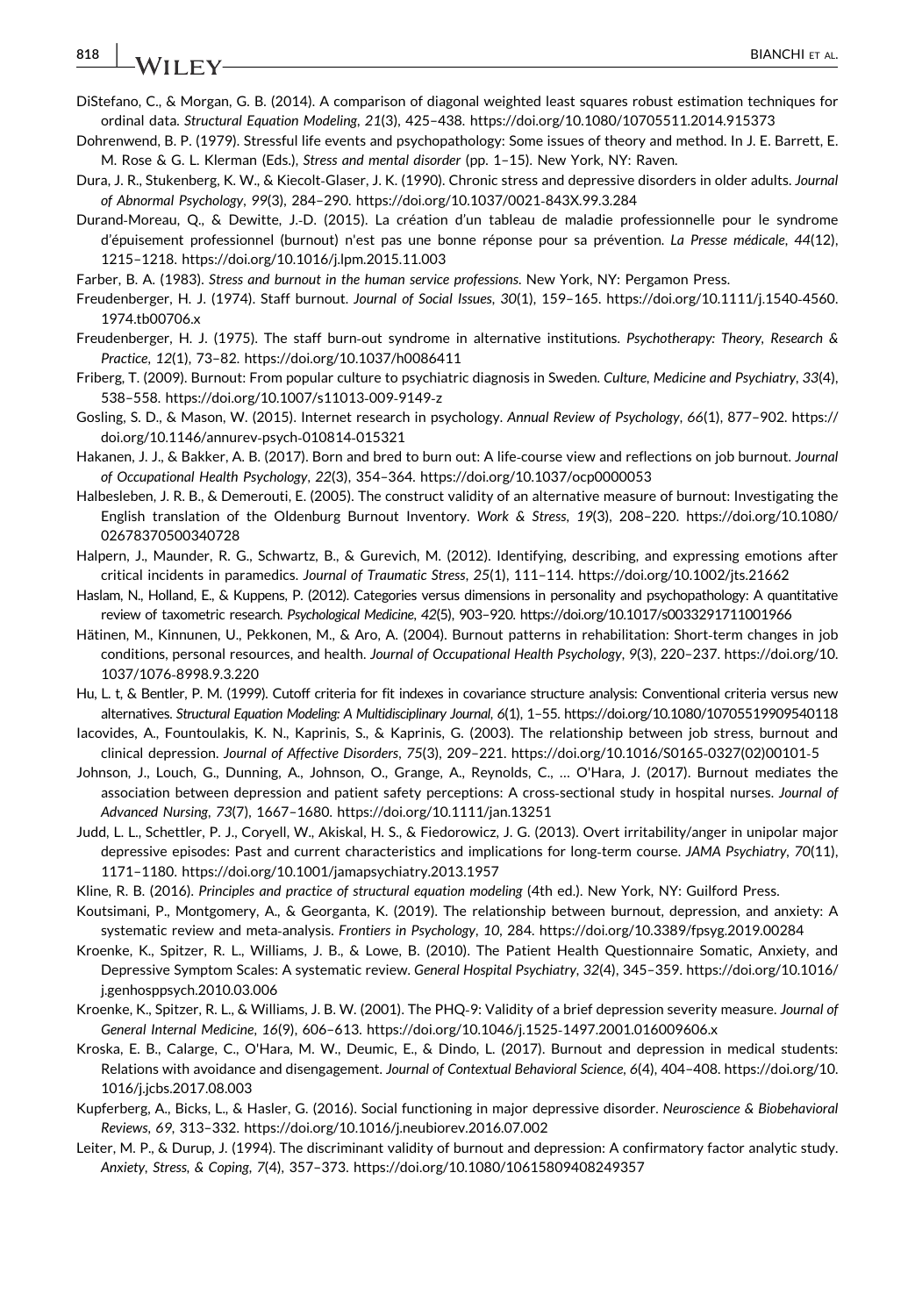- Leiter, M. P., & Maslach, C. (2004). Areas of worklife: A structured approach to organizational predictors of job burnout. In P. L. Perrewé & D. C. Ganster (Eds.), Emotional and physiological processes and positive intervention strategies (pp. 91–134). Oxford, UK: Elsevier Science/JAI Press.
- Li, C. H. (2016). Confirmatory factor analysis with ordinal data: Comparing robust maximum likelihood and diagonally weighted least squares. Behavior Research Methods, 48(3), 936–949. [https://doi.org/10.3758/s13428](https://doi.org/10.3758/s13428-015-0619-7)‐015‐0619‐7
- Lindblom, K., Linton, S., Fedeli, C., & Bryngelsson, I.‐L. (2006). Burnout in the working population: Relations to psychosocial work factors. International Journal of Behavioral Medicine, 13(1), 51–59. [https://doi.org/10.1207/s15327558ijbm1301\\_7](https://doi.org/10.1207/s15327558ijbm1301_7)
- Liu, R. T. (2016). Taxometric evidence of a dimensional latent structure for depression in an epidemiological sample of children and adolescents. Psychological Medicine, 46(6), 1265–1275.<https://doi.org/10.1017/S0033291715002792>
- Martin‐Subero, M., Kroenke, K., Diez‐Quevedo, C., Rangil, T., de Antonio, M., Morillas, R. M., … Navarro, R. (2017). Depression as measured by PHQ‐9 versus clinical diagnosis as an independent predictor of long‐term mortality in a prospective cohort of medical inpatients. Psychosomatic Medicine, 79(3), 273–282. [https://doi.org/10.1097/psy.](https://doi.org/10.1097/psy.0000000000000390) [0000000000000390](https://doi.org/10.1097/psy.0000000000000390)
- Maslach, C. (1976). Burned‐out. Human Behavior, 5(9), 16–22.
- Maslach, C., & Jackson, S. E. (1981). The measurement of experienced burnout. Journal of Organizational Behavior, 2(2), 99–113.<https://doi.org/10.1002/job.4030020205>
- Maslach, C., Jackson, S. E., & Leiter, M. P. (2016). Maslach Burnout Inventory manual (4th ed.). Palo Alto, CA: Consulting Psychologists Press.
- Maslach, C., & Leiter, M. P. (1997). The truth about burnout: How organizations cause personal stress and what to do about it. San Francisco, CA: Jossey‐Bass.
- Maslach, C., & Leiter, M. P. (2016). Understanding the burnout experience: Recent research and its implications for psychiatry. World Psychiatry, 15(2), 103–111.<https://doi.org/10.1002/wps.20311>
- Maslach, C., Schaufeli, W. B., & Leiter, M. P. (2001). Job burnout. Annual Review of Psychology, 52(1), 397–422. [https://doi.](https://doi.org/10.1146/annurev.psych.52.1.397) [org/10.1146/annurev.psych.52.1.397](https://doi.org/10.1146/annurev.psych.52.1.397)
- McDonald, R. P. (1999). Test theory: A unified treatment. Mahwah, NJ: Lawrence Erlbaum Associates.
- McGonagle, K. A., & Kessler, R. C. (1990). Chronic stress, acute stress, and depressive symptoms. American Journal of Community Psychology, 18(5), 681–706.<https://doi.org/10.1007/BF00931237>
- Melchers, M. C., Plieger, T., Meermann, R., & Reuter, M. (2015). Differentiating burnout from depression: Personality matters! Frontiers in Psychiatry, 6, 113.<https://doi.org/10.3389/fpsyt.2015.00113>
- Melchior, M., Caspi, A., Milne, B. J., Danese, A., Poulton, R., & Moffitt, T. E. (2007). Work stress precipitates depression and anxiety in young, working women and men. Psychological Medicine, 37(8), 1119–1129. [https://doi.org/10.1017/](https://doi.org/10.1017/S0033291707000414) [S0033291707000414](https://doi.org/10.1017/S0033291707000414)
- Melnick, E. R., Powsner, S. M., & Shanafelt, T. D. (2017). In reply—defining physician burnout, and differentiating between burnout and depression. Mayo Clinic Proceedings, 92(9), 1456–1458.<https://doi.org/10.1016/j.mayocp.2017.07.005>
- Michl, L. C., McLaughlin, K. A., Shepherd, K., & Nolen‐Hoeksema, S. (2013). Rumination as a mechanism linking stressful life events to symptoms of depression and anxiety: Longitudinal evidence in early adolescents and adults. Journal of Abnormal Psychology, 122(2), 339–352.<https://doi.org/10.1037/a0031994>
- Mirkovic, D., & Bianchi, R. (2019a). Physician burnout: Let's avoid unsubstantiated claims. Nature Reviews Clinical Oncology, 16(2), 136. [https://doi.org/10.1038/s41571](https://doi.org/10.1038/s41571-018-0150-8)‐018‐0150‐8
- Mirkovic, D., & Bianchi, R. (2019b). An exploratory study of the link between Machiavellianism and burnout. Personality and Individual Differences, 148, 27–31.<https://doi.org/10.1016/j.paid.2019.05.024>
- Mosing, M. A., Butkovic, A., & Ullén, F. (2018). Can flow experiences be protective of work‐related depressive symptoms and burnout? A genetically informative approach. Journal of Affective Disorders, 226, 6–11. [https://doi.org/10.1016/j.jad.](https://doi.org/10.1016/j.jad.2017.09.017) [2017.09.017](https://doi.org/10.1016/j.jad.2017.09.017)
- Muthén, L. K., & Muthén, B. O. (1998‐2017). Mplus user's guide (8th ed.). Los Angeles, CA: Muthén & Muthén.
- Nabi, H., Singh‐Manoux, A., Ferrie, J. E., Marmot, M. G., Melchior, M., & Kivimäki, M. (2009). Hostility and depressive mood: Results from the Whitehall II prospective cohort study. Psychological Medicine, 40(3), 405–413. [https://doi.org/10.1017/](https://doi.org/10.1017/S0033291709990432) [S0033291709990432](https://doi.org/10.1017/S0033291709990432)
- Nezu, A. M., Nezu, C. M., Lee, M., & Stern, J. B. (2014). Assessment of depression. In I. H. Gotlib & C. L. Hammen (Eds.), Handbook of depression (3rd ed., pp. 25–44). New York, NY: Guilford Press.
- Niedhammer, I., Malard, L., & Chastang, J. F. (2015). Occupational factors and subsequent major depressive and generalized anxiety disorders in the prospective French national SIP study. BMC Public Health, 15, 200. [https://doi.org/10.1186/](https://doi.org/10.1186/s12889-015-1559-y) [s12889](https://doi.org/10.1186/s12889-015-1559-y)‐015‐1559‐y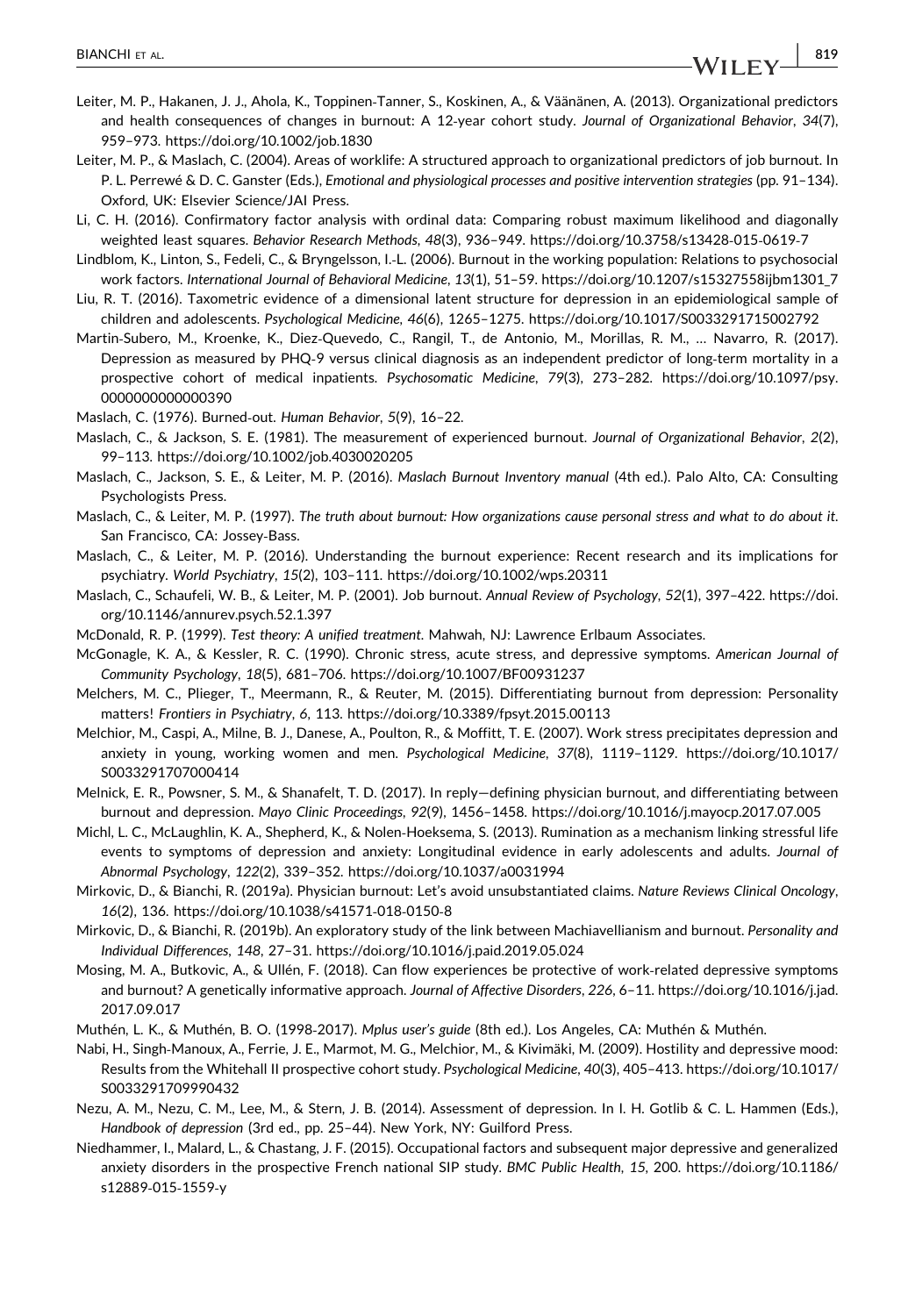# 820 | BIANCHI ET AL.

- Papineau, M., Plante, N., Desjardins, S., Aubin‐Cantin, C., & Vachon, M. (2018). Facteurs de risque individuels de l'épuisement professionnel: Construction et validation du questionnaire style personnel au travail [Individual risk factors for burnout: Construction and validation of the Style personnel au travail questionnaire]. Canadian Journal of Behavioural Science/Revue canadienne des sciences du comportement, 50(2), 77–96.<https://doi.org/10.1037/cbs0000095>
- Peterson, C., Maier, S. F., & Seligman, M. E. P. (1993). Learned helplessness: A theory for the age of personal control. New York, NY: Oxford University Press.
- Pines, A., & Maslach, C. (1980). Combatting staff burn‐out in a day care center: A case study. Child Care Quarterly, 9(1), 5–16.<https://doi.org/10.1007/BF01555032>
- Pizzagalli, D. A. (2014). Depression, stress, and anhedonia: Toward a synthesis and integrated model. Annual review of clinical psychology, 10, 393–423. [https://doi.org/10.1146/annurev](https://doi.org/10.1146/annurev-clinpsy-050212-185606)‐clinpsy‐050212‐185606
- Podsakoff, P. M., MacKenzie, S. B., Lee, J. Y., & Podsakoff, N. P. (2003). Common method biases in behavioral research: A critical review of the literature and recommended remedies. Journal of Applied Psychology, 88(5), 879–903. [https://doi.](https://doi.org/10.1037/0021-9010.88.5.879) [org/10.1037/0021](https://doi.org/10.1037/0021-9010.88.5.879)‐9010.88.5.879
- Pryce, C. R., Azzinnari, D., Spinelli, S., Seifritz, E., Tegethoff, M., & Meinlschmidt, G. (2011). Helplessness: A systematic translational review of theory and evidence for its relevance to understanding and treating depression. Pharmacology & Therapeutics, 132(3), 242–267.<https://doi.org/10.1016/j.pharmthera.2011.06.006>
- Rodriguez, A., Reise, S. P., & Haviland, M. G. (2016). Applying bifactor statistical indices in the evaluation of psychological measures. Journal of Personality Assessment, 98(3), 223–237.<https://doi.org/10.1080/00223891.2015.1089249>
- Rolls, E. T. (2016). A non‐reward attractor theory of depression. Neuroscience & Biobehavioral Reviews, 68, 47–58. [https://](https://doi.org/10.1016/j.neubiorev.2016.05.007) [doi.org/10.1016/j.neubiorev.2016.05.007](https://doi.org/10.1016/j.neubiorev.2016.05.007)
- Rotenstein, L. S., Torre, M., Ramos, M. A., Rosales, R. C., Guille, C., Sen, S., & Mata, D. A. (2018). Prevalence of burnout among physicians: A systematic review. Journal of the American Medical Association, 320(11), 1131–1150. [https://doi.](https://doi.org/10.1001/jama.2018.12777) [org/10.1001/jama.2018.12777](https://doi.org/10.1001/jama.2018.12777)
- Rydmark, I., Wahlberg, K., Ghatan, P. H., Modell, S., Nygren, Å., Ingvar, M., … Heilig, M. (2006). Neuroendocrine, cognitive and structural imaging characteristics of women on longterm sickleave with job stress-induced depression. Biological Psychiatry, 60(8), 867–873.<https://doi.org/10.1016/j.biopsych.2006.04.029>
- Saarinen, A., Hintsanen, M., Hakulinen, C., Pulkki‐Råback, L., Lehtimäki, T., Raitakari, O., & Keltikangas‐Järvinen, L. (2018). The co-occurrence between depressive symptoms and paranoid ideation: A population-based longitudinal study. Journal of Affective Disorders, 229, 48–55.<https://doi.org/10.1016/j.jad.2017.12.045>
- Sassi, N., & Neveu, J.-P. (2010). Traduction et validation d'une nouvelle mesure d'épuisement professionnel: Le Shirom-Melamed Burnout Measure. Canadian Journal of Behavioural Science, 42(3), 177–184. [https://doi.org/10.1037/](https://doi.org/10.1037/a0017700) [a0017700](https://doi.org/10.1037/a0017700)
- Schaffner, A. K. (2016). Exhaustion and the pathologization of modernity. Journal of Medical Humanities, 37(3), 327–341. [https://doi.org/10.1007/s10912](https://doi.org/10.1007/s10912-014-9299-z)‐014‐9299‐z
- Schaufeli, W., & De Witte, H. (2017). Outlook work engagement in contrast to burnout: Real and redundant! Burnout Research, 5, 58–60.<https://doi.org/10.1016/j.burn.2017.06.002>
- Schaufeli, W. B. (2003). Past performance and future perspectives of burnout research. SA Journal of Industrial Psychology, 29(4), 1–15.<https://doi.org/10.4102/sajip.v29i4.127>
- Schaufeli, W. B. (2017). Burnout: A short socio‐cultural history. In S. Neckel, A. K. Schaffner & G. Wagner (Eds.), Burnout, fatigue, exhaustion: An interdisciplinary perspective on a modern affliction (pp. 105–127). Cham: Palgrave Macmillan.
- Schaufeli, W. B., & Enzmann, D. (1998). The burnout companion to study and practice: A critical analysis. London: Taylor & Francis.
- Schaufeli, W. B., & Taris, T. W. (2005). The conceptualization and measurement of burnout: Common ground and worlds apart. Work & Stress, 19(3), 256–262.<https://doi.org/10.1080/02678370500385913>
- Schmidt, K.‐H., & Diestel, S. (2014). Are emotional labour strategies by nurses associated with psychological costs? A cross‐ sectional survey. International Journal of Nursing Studies, 51(11), 1450–1461.<https://doi.org/10.1016/j.ijnurstu.2014.03.003>
- Schonfeld, I. S., & Chang, C.‐H. (2017). Occupational health psychology: Work, stress, and health. New York, NY: Springer.
- Schonfeld, I. S., Verkuilen, J., & Bianchi, R. (2019a). An exploratory structural equation modeling bi‐factor analytic approach to uncovering what burnout, depression, and anxiety scales measure. Psychological Assessment. Advance online publication. https://doi.org/10.1037/pas0000721
- Schonfeld, I. S., Verkuilen, J., & Bianchi, R. (2019b). Inquiry into the correlation between burnout and depression. Journal of Occupational Health Psychology, 24(6), 603–616.<https://doi.org/10.1037/ocp0000151>
- Schwenk, T. L., & Gold, K. J. (2018). Physician burnout—a serious symptom, but of what? Journal of the American Medical Association, 320(11), 1109–1110.<https://doi.org/10.1001/jama.2018.11703>
- Shirom, A. (2005). Reflections on the study of burnout. Work & Stress, 19(3), 263–270. [https://doi.org/10.1080/](https://doi.org/10.1080/02678370500376649) [02678370500376649](https://doi.org/10.1080/02678370500376649)